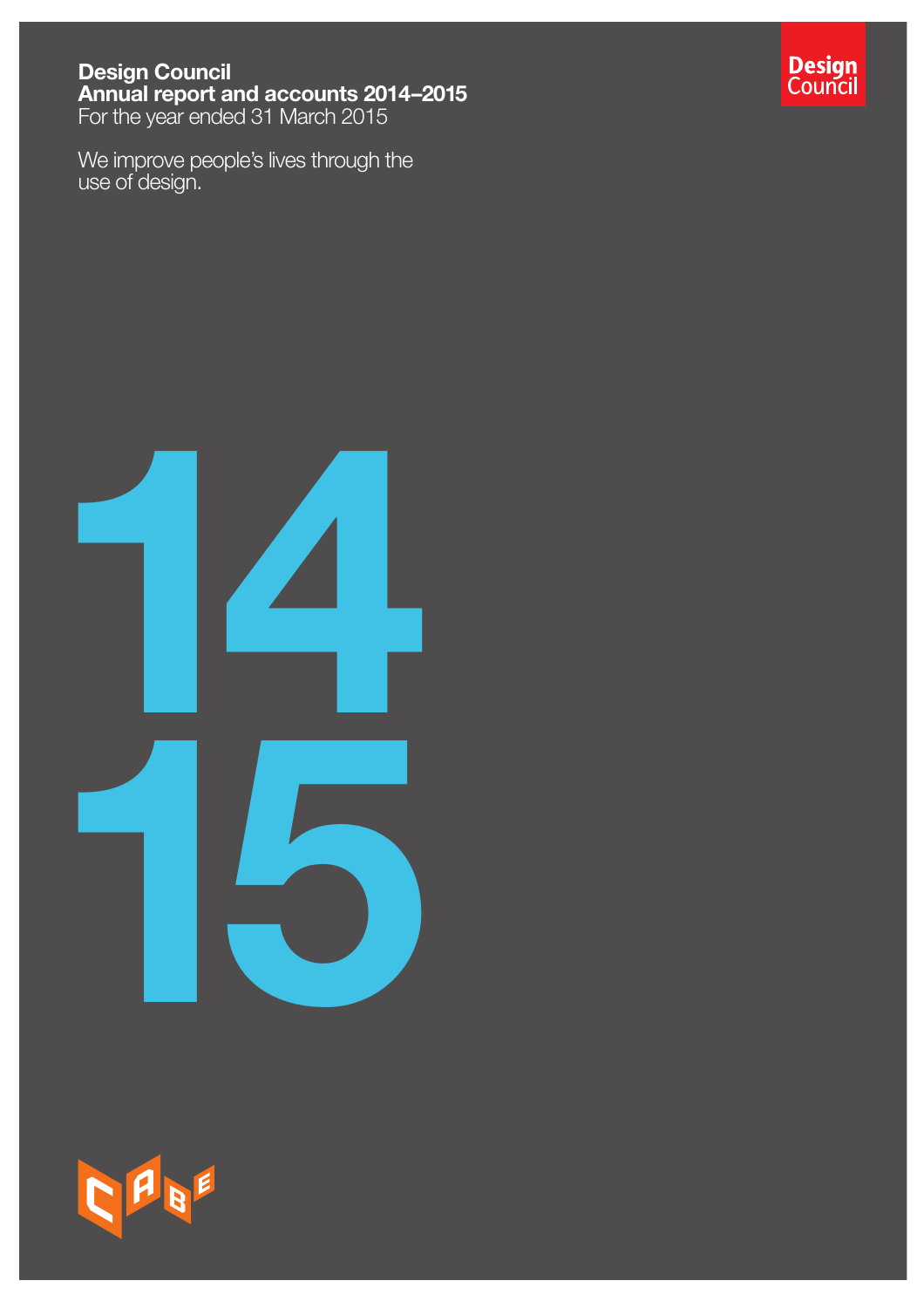# **Contents**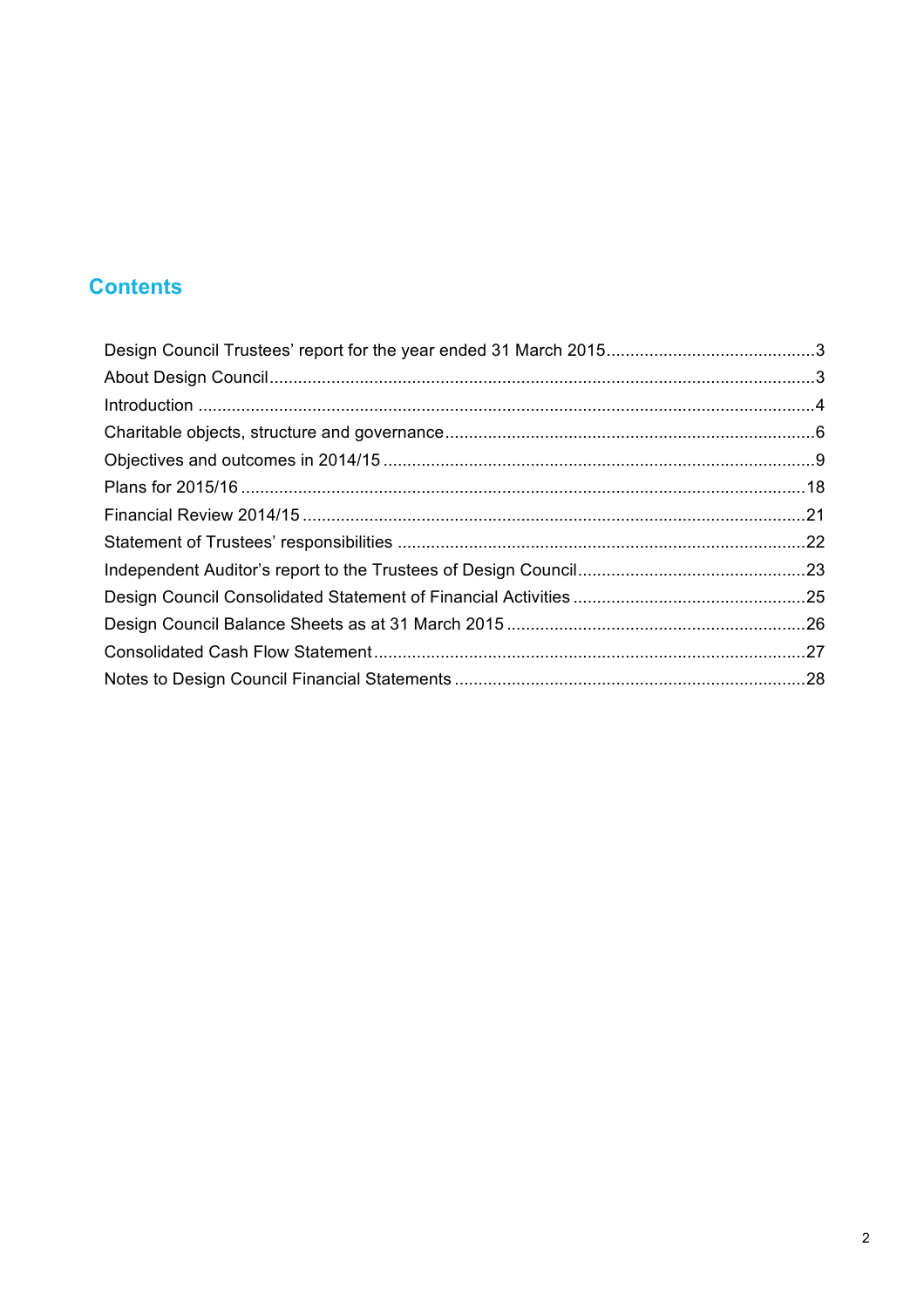# Design Council Trustees' report for the year ended 31 March 2015

The trustees submit this Annual report along with the consolidated financial statements for the year ended 31 March 2015, which comply with the current statutory requirements, the memorandum and articles of association, the Statement of Recommended Practice, and Accounting and Reporting by Charities 2005 (SORP).

### About Design Council

Established in 1944 to demonstrate the value of industrial design in reviving post-war Britain, Design Council is now an enterprising charity which works to improve people's lives through the use of design.

Currently celebrating our [seventieth birthday](http://www.designcouncil.org.uk/about-us/celebrating-70-years), our mandate has evolved over the last seven decades and responded to changing social and economic trends and needs. We are passionate about using design to improve people's lives and we believe that design-led innovation can stimulate business growth, transform public services and enhance places and cities.

Working with designers and other disciplines, we tackle major issues like economic growth, health, ageing and community cohesion. We advance new design thinking, encourage debate and inform government policy. Our vision is to create a better world by design.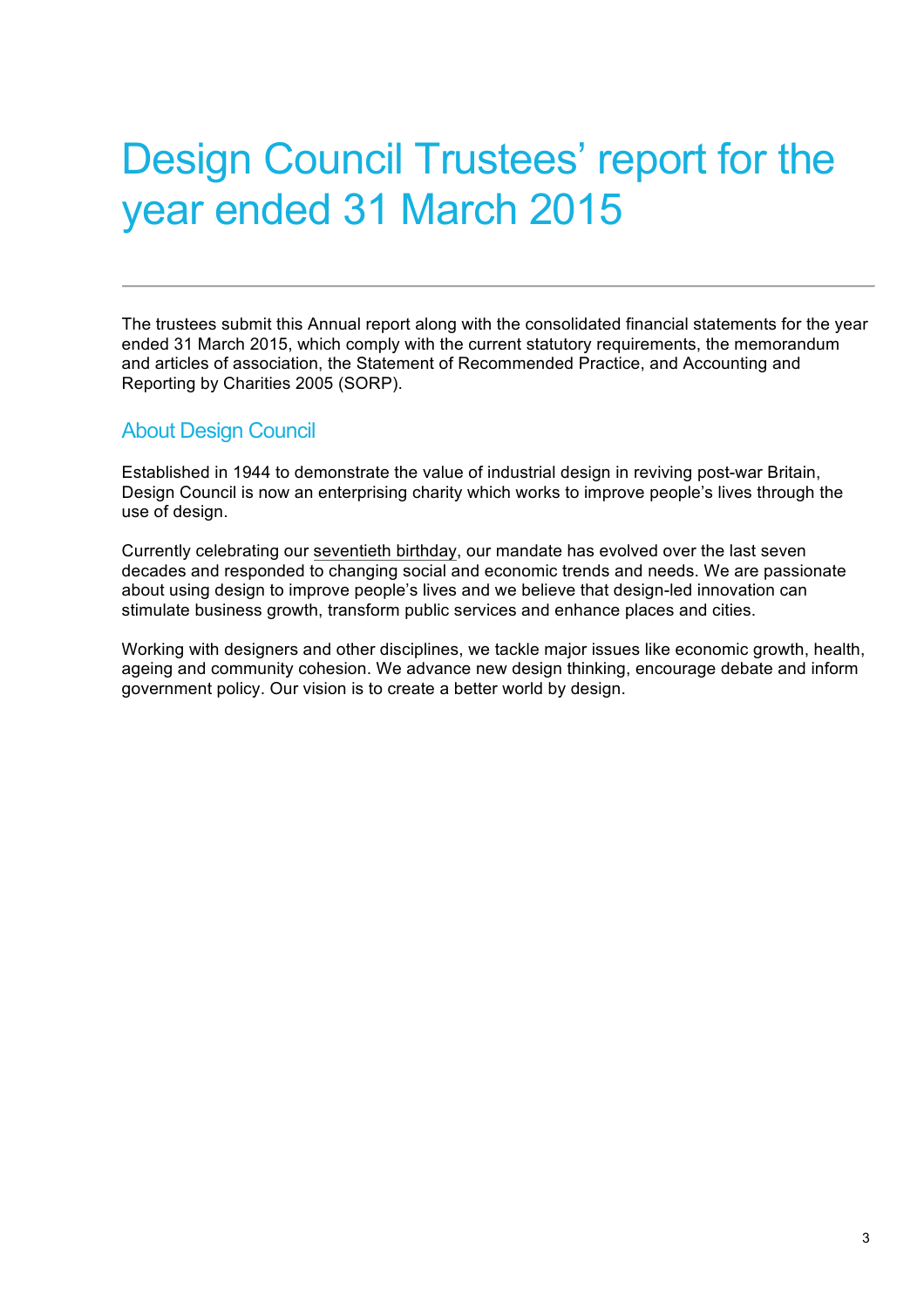### **Introduction**

Britain has world-renowned design capabilities that deliver real value to the UK economy. Design Council believes that design has the power to add value to the economy, tackle challenging social issues, as well as transform and improve public services and the places we live in.

During its 70-year history, Design Council has made a significant and tangible contribution to solving some of the UK's most complex challenges by providing design support and the advice, tools and expertise to bring about positive change. We continue to build on this legacy, to stimulate business growth, transform our public services and improve the communities we live in.

Over the last year, we delivered a wide range of services, including a £4.7m programme of work for the Department for Business, Innovation and Skills (BIS), to stimulate innovation in business and public services and to inform design policy. Going forwards from 2015/16 we will deliver the majority of our design services for small businesses as part of the government's *Business Growth Service.* 

We have grown our activities outside of the BIS programme and launched some major new initiatives in the year, including: *[Design Council](http://www.designcouncil.org.uk/projects/spark-innovation-fund) Spark,* a product innovation fund to uncover the UK's next great inventors and inventions; *[Design for Europe,](http://designforeurope.eu/)* an EU-funded project to help people use design to accelerate innovation across Europe, boosting economic growth and job creation; *[Design for Care](http://www.designcouncil.org.uk/projects/design-care)*, a long-term initiative to invent and develop new ways to increase wellbeing and to help older people stay in their own homes; and, our *[Cities](http://www.designcouncil.org.uk/our-services/built-environment-cabe)* offer, packages of design support and training to help cities develop infrastructure, deliver affordable new homes and stimulate local economic growth.

We continued to generate new evidence on the value of design. This year we published *Leading Business by Design,* which showcases [the value of design at board level in businesses. Another](http://www.designcouncil.org.uk/resources/report/leading-business-design-high-value-manufacturing)  report, *Innovation [by Design,](http://www.designcouncil.org.uk/resources/report/innovation-design)* highlights how design can increase the impact of science and technology research. We grew our knowledge base and resources in specific areas of design such as *[Active by Design](http://www.designcouncil.org.uk/projects/active-design)* and *[Inclusive Environments](http://www.designcouncil.org.uk/projects/inclusive-environments)*. We use this new evidence, as well as insights from our programmes, to persuade more organisations and businesses to use design in a strategic way, particularly in parts of the economy where it is underused. We refreshed our digital presence, [designcouncil.org.uk,](http://www.designcouncil.org.uk/) during the year which is a key means of engaging with our audiences.

It has been an exciting and busy year and the future holds much promise, but it also holds challenges for us. We have made some good progress, notably in establishing and growing our [Design Council Cabe services](http://www.designcouncil.org.uk/our-services/built-environment-cabe) in the wider marketplace, and in delivering new initiatives like *Design Council Spark* and the *Design for Europe* programme. However, our charity continues to go through a period of business change. In order to retain our position as a leader in the world of design, we must continue to grow and diversify our programmes and revenue streams, and consolidate our position in the market place as a thought leader and advisor to government. Funding from government beyond 2015/16 is uncertain and subject to the government's forthcoming spending review likely to be concluded towards the end of 2015.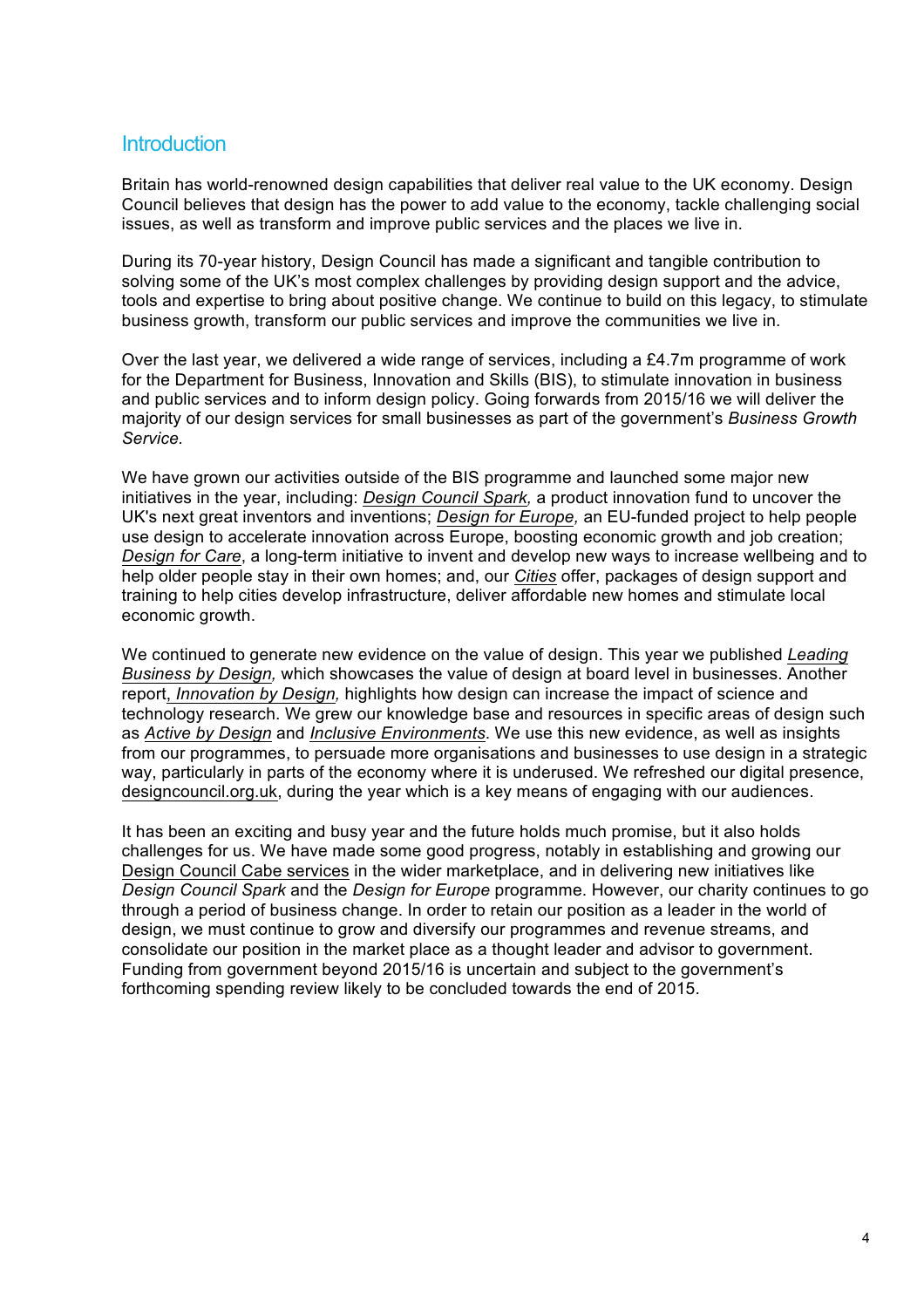We continue to work to re-shape the organisation and shift the culture to establish ourselves as a self-sustaining enterprising charity. In 2015/16 the priority areas we will focus on are as follows:

- $\triangleright$  Driving innovation in businesses, public services, and universities by delivering design coaching to build confidence and new skills and capabilities
- $\triangleright$  Addressing pressing economic and societal challenges, particularly in health, by supporting innovators and entrepreneurs to design products and services with real social impact
- $\triangleright$  Enhancing cities and places by providing design support, advice, training on well-designed buildings, spaces and places for people. This approach should enable cities to in turn transform public services and stimulate economic growth
- $\triangleright$  Persuading more organisations and businesses to use design in a strategic way, in parts of the economy where it is underused.

Design Council is focussed firmly on the future. After 70 years, we remain engaged in the development of policy, programmes and initiatives which demonstrate the power of design to improve people's lives.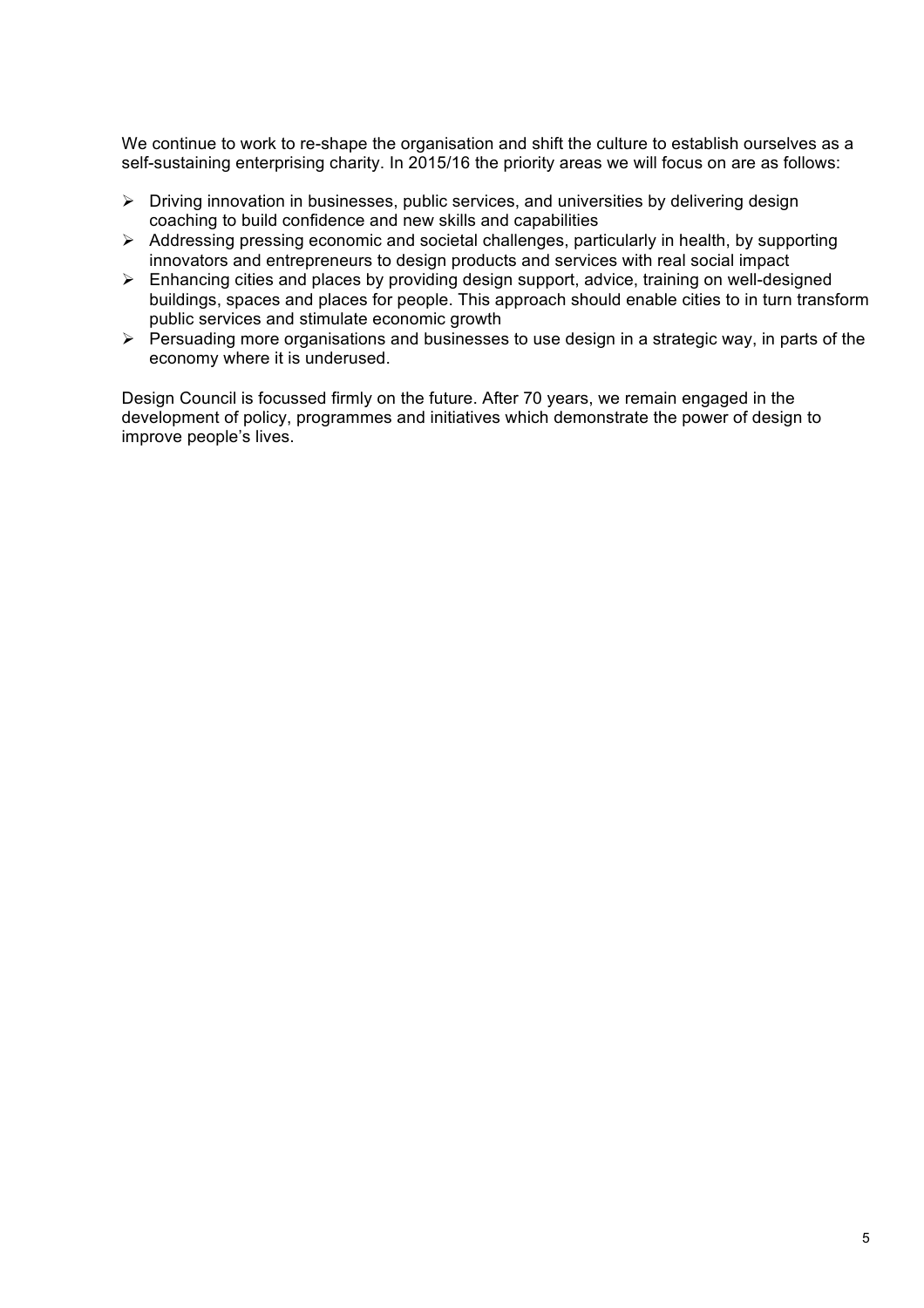# Charitable objects, structure and governance

### Charitable objects

As a Royal Charter charity, we work in the public interest, generating funds by charging for our charitable activities. Our mission is to improve people's lives through the use of design.

Our charitable objects are:

- ! *The advancement of British industry and public services by the improvement of design in their products and services*
- ! *The protection, enhancement, improvement and revitalisation of the natural and built environment (including architecture)*
- ! *The advancement of the education of the public in such subjects and in subjects relating to sustainable development and sustainable living. To promote study and research in such subjects provided that the useful results of such study are disseminated to the public at large. Sustainable development means "development which meets the needs of the present without compromising the ability of future generations to meet their own needs".*

### **Structure**

We're a think-do organisation, which means we combine research, thought leadership and knowledge-sharing with practical demonstration, advice, coaching and mentoring. We want to demonstrate how great design improves the world, drives innovation and changes lives. We have a [core staff team of around 60](http://www.designcouncil.org.uk/about-us/our-team) and we draw on a network of 300 design, architecture and built [environment experts, based across the country, who together deliver our services locally and](http://www.designcouncil.org.uk/about-us/our-experts)  nationally.

As a small organisation, the best way for us to operate is by working with a broad spectrum of likeminded people and organisations. Our network of partnerships encompasses the public, private and third sectors, from our home in the UK and around the world.

Through this network, we help connect business leaders, national and local policy makers, thought leaders, social impact organisations and design professionals, to deliver real change through design. In this way, our partnerships give us both focus for our work, and a platform to extend the impact of design-led solutions.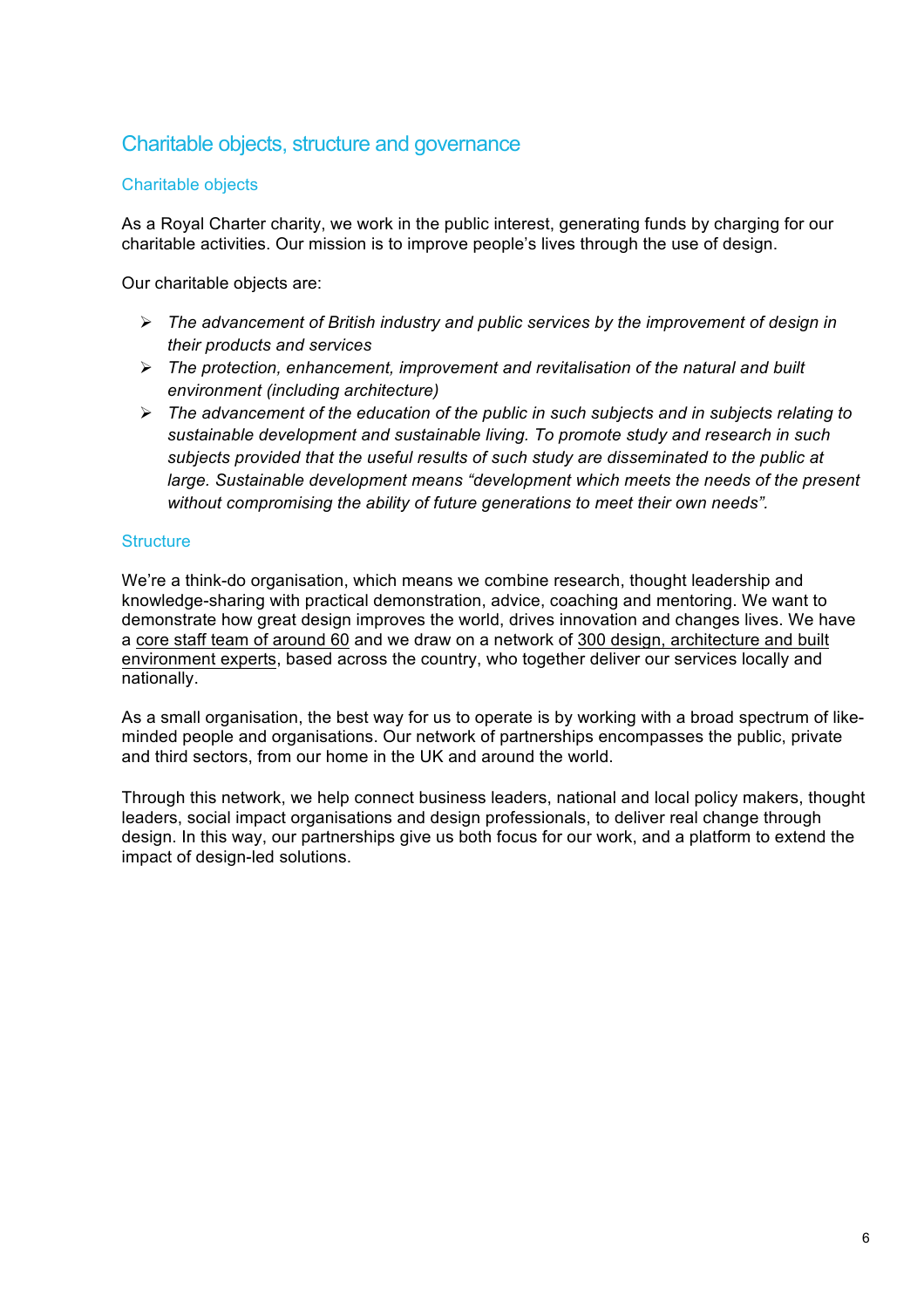#### **Governance**

We are governed by a board of a maximum of [fifteen unpaid trustees](http://www.designcouncil.org.uk/about-us/our-experts). They help us to set out our strategic direction, monitor the delivery of our objectives, uphold our values and governance and take into consideration the Charity Commission's guidance on public benefit. They also guide, advise and support the Chief Executive who leads the senior management team in achieving the mission and strategic aims. The board of trustees met eight times during the year under review. The chair of the board of trustees is [Martin Temple.](http://www.designcouncil.org.uk/about-us/our-experts/martin-temple-cbe)

New trustees are recruited through an open process and are appointed by the board of trustees. Trustees may serve up to two consecutive three-year terms although in exceptional circumstances a third term may be approved. On appointment, new trustees are provided with an induction on the activities of Design Council and their responsibilities as a trustee. No new trustees were appointed during the year. Further details on trustees who served during 2014/15 are listed below:

| Date appointed | Date reappointed<br>for second term | Date resigned |
|----------------|-------------------------------------|---------------|
| 01.04.11       | 31.12.14                            | n/a           |
| 01.06.11       | n/a                                 | 31.12.14      |
| 01.06.11       | 31.12.14                            | n/a           |
| 01.06.11       | n/a                                 | n/a           |
| 01.06.11       | 31.12.14                            | n/a           |
| 01.06.11       | n/a                                 | n/a           |
| 01.06.11       | 31.12.13                            | n/a           |
| 31.01.14       | n/a                                 | n/a           |
| 09.06.11       | 31.12.14                            | n/a           |
| 31.01.14       | n/a                                 | n/a           |
| 31.01.14       | n/a                                 | n/a           |
| 01.06.11       | n/a                                 | n/a           |
|                |                                     |               |

Any expenses reclaimed from the charity by trustees are set out in note 6 to the accounts.

Three committees assist the board of trustees in overseeing the financial and administrative aspects of our activities as set out below. Each committee has adopted terms of reference approved by the board of trustees and reports back at each meeting of the board of trustees.

*Finance, Audit and General Purposes Committee:* meets three times a year to monitor financial performance and review the management accounts, budgets and cash flow. It also reviews the annual financial statements, internal controls and risk management, and receives reports from the external auditors.

*Chair: Peter Williams. Members: Sandeep Dwesar, Jim Eyre.*

*HR and Remuneration Committee:* meets once a year to review the performance and remuneration of the Chief Executive and to provide general oversight on staffing structures and remuneration, including pensions.

*Chair: Pam Alexander. Members: Sandeep Dwesar, Martin Temple.*

*Design Council Cabe Committee:* meets quarterly to keep an oversight on this area and review performance*.* 

*Chair: Pam Alexander. Members: Rab Bennetts, Jim Eyre, Wayne Hemingway.*

We reach out to networks and engage with the design industry through quarterly sounding board and design industry roundtable meetings. This enables us to engage more directly with the design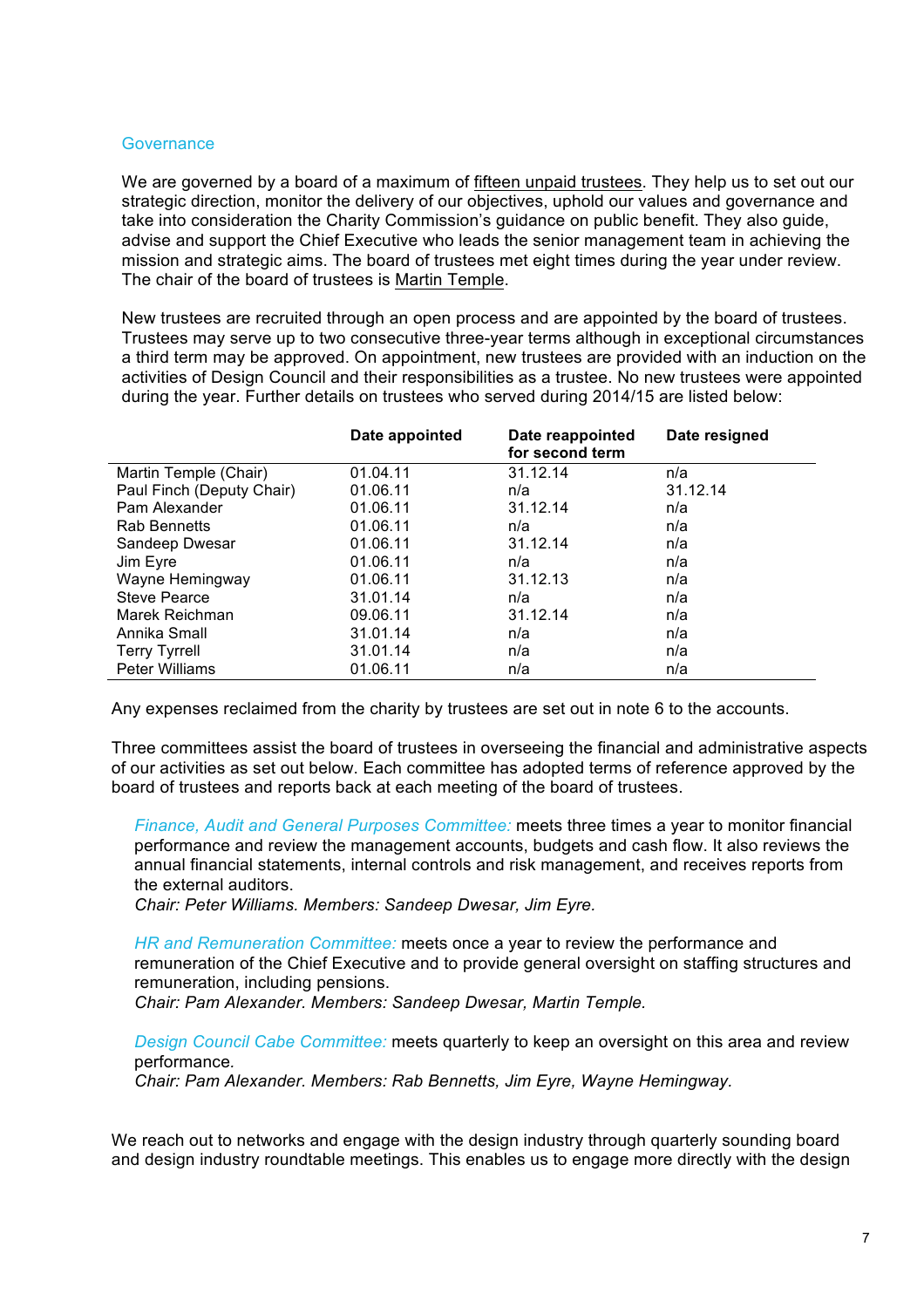industry to discuss topical design issues and opportunities and for us to receive fresh ideas, insights and feedback.

#### Risk

The trustees identify and manage potential risks and ensure that activities undertaken do not jeopardise the reputation of Design Council. Trustees regularly review potential risks and ensure that necessary steps are taken to either minimise or eliminate them.

The Finance, Audit and General Purposes Committee and board of trustees have responsibility for risk management which is reflected in their terms of reference. Design Council maintains a risk register that is reviewed by the Finance, Audit and General Purposes Committee and board of trustees at each meeting. Separate individual risk registers are maintained for individual projects or programmes, as appropriate.

The board of trustees commissions expert advisers to provide independent assessments and assurance on a case by case to address specific business needs. During the year we commissioned assessments, for example, on data protection and IT security.

Trustees consider that the key risk facing Design Council is in growing and developing new income streams to maintain our future as a self-sustaining enterprising charity.

### Subsidiary and related parties

Design Council Enterprises Limited (Design Council Enterprises) is a trading subsidiary used for fundraising activities that are not primary-purpose charitable activity.

The assets and liabilities of the charity's subsidiary Design Council Commission for Architecture and the Built Environment (CABE) were transferred into the charity with effect from 1 April 2014. The activities of Design Council Cabe have continued within the charity from 1 April 2014. See note 13 to the financial statements for more details.

Related Party Transactions are disclosed as note 22.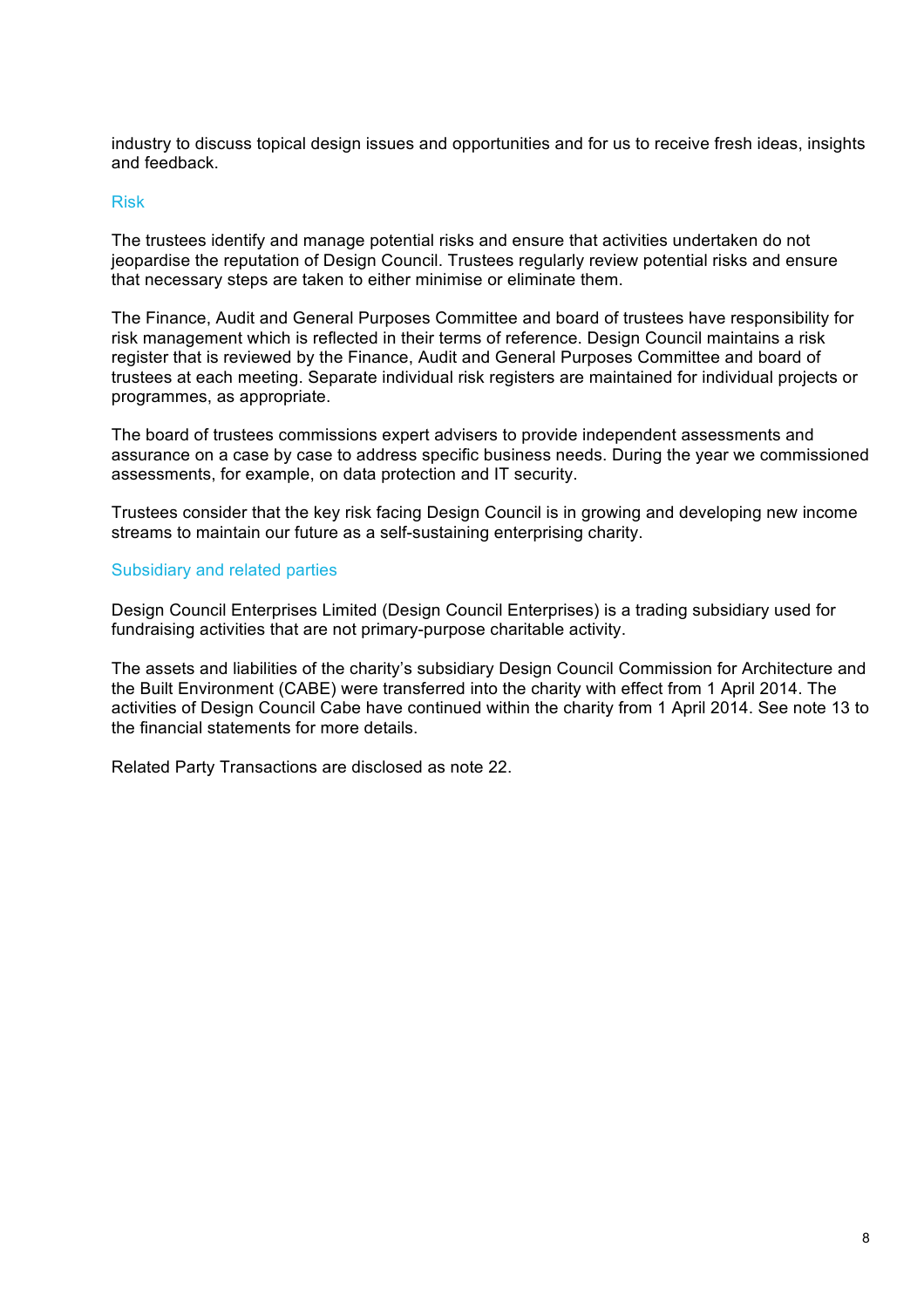# Objectives and outcomes in 2014/15

### **Objectives**

Design Council is an independent, enterprising charity. Our vision is to create a better world by design. We will achieve this by improving people's lives through the use of design; our mission.

We apply design methodologies to a wide set of challenges in the public and private sectors in order to ensure a sustainable future for everyone. Our priorities reflect the objectives of the charity to place design at the heart of stimulating business growth, transforming public services, and enhancing our places and cities.

We work in three main ways, we:

- Demonstrate: leading by doing, delivering innovative design solutions
- Enable: by coaching, mentoring and educating
- Advocate: through thought leadership and new thinking, promoting design's role in keeping the UK at the forefront of innovation.

Our values demonstrate what we believe in and how we will behave:

- Being design-led underpins everything that we do. We practice what we preach, championing design in all of our activities
- Being principled, we are prepared to take a stand for what we believe. We speak out for what is right – and celebrate it – and campaign against what we believe to be wrong
- Working in partnership and collaboration with people and organisations who share our values and aspirations
- Acting in an agile and entrepreneurial way, our future is in our hands and our hands alone.

During the year we operated with four delivery teams that generated income from a mix of government grants, fees, sponsorship and other sources as set out below:

**Design Support:** offering design coaching to businesses, public services, and universities to help them innovate and grow.

**Challenges:** demonstrating the power of design in addressing complex economic and social challenges. We support innovators and entrepreneurs and those running public services to design products and services with real social impact.

**Design Council Cabe:** offering design services to ensure that places, spaces and buildings are well-designed for people and communities.

**Insight:** providing information and new evidence on the value of design. We also stimulate debate, influence policy and build networks to promote the benefits of design for everyone.

### **Outcomes**

Key activities and impact during 2014/15 within the four business units are set out in the following pages. More information on our activities can be found on our website [designcouncil.org.uk](http://www.designcouncil.org.uk/).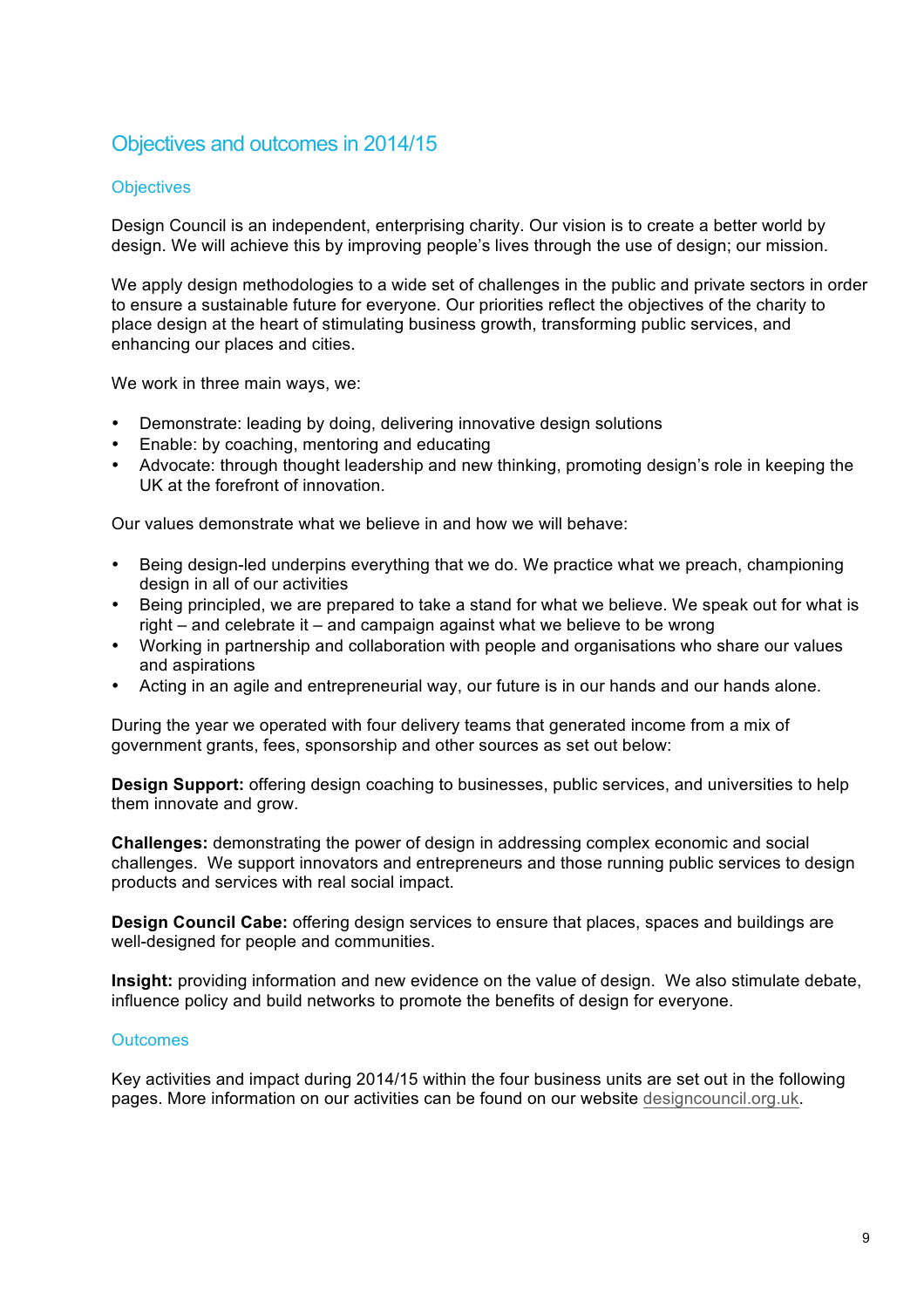### **Design Support**

*We offer design coaching to businesses, public services, and universities to help them innovate and grow.* 

In 2014/15, Design Support met its targets and delivered the following:

#### *Driving business growth*

Over the last ten years we have worked with more than 4,000 businesses, many of them small and medium-sized businesses (SMEs), to help them to innovate and grow. For these businesses, every £1 invested in a design project leads to more than £4 net operating profit and £20 net turnover. During the year, we enrolled more than 70 SMEs on our BIS grant funded coaching programme (66 in 2013/14) to use design to transform their commercial prospects and we ran short clinics and workshops to 650 business people. From 2015/16, BIS funding for design mentoring for SMEs flows directly to the government's *Business Growth Service (BGS);* Design Council is a key delivery partner for design coaching for BGS.

In 2014/15 we ran an ambitious pilot programme on supply chain innovation with Rolls Royce aerospace suppliers. We developed other programmes, including one to explore how design can support businesses export needs and a training programme on design in public sector innovation for the Chilean government.

#### *Transforming public services*

In the last five years we have worked with more than 40 UK public bodies on frontline service challenges to help them understand their customers and transform critical services. During the past year we delivered intensive design coaching to seven public services organisations and training events and workshops to over 200 people working in public services, subsidised by BIS. We also delivered our new cohort programme to local government, working with Capita and AHRC to ensure that local authorities are equipped with the design methods they need to apply to deliver services for the future. In 2015/16 we are delighted that we will also be working in partnership with the Local Government Association to transform local services through this training programme.

#### *Commercialising science and technology research*

Our research demonstrates that design accelerates commercialisation and increases value. In the last five years we have worked with over half of the Technology Transfer Offices in British universities, supporting research teams to commercialise their research. Our partners include Innovate UK and NCUB. Working with BIS, during the year we delivered three training workshops and coached over 40 clients from universities and startups. A new research report, *Innovation by Design,* [showed how design can increase the impact of science and technology research. It inclu](http://www.designcouncil.org.uk/resources/report/innovation-design)des a number of case studies of research bodies supported by Design Council.

#### *Future opportunities*

We continue to innovate and develop our coaching services for a variety of applications, eg high growth businesses, technology start-ups, universities and education, and public services. There continues to be overseas interest in our work and approach as well. Increasingly we aim to deliver services on a fully funded basis where historically services have been wholly or partly subsidised by BIS.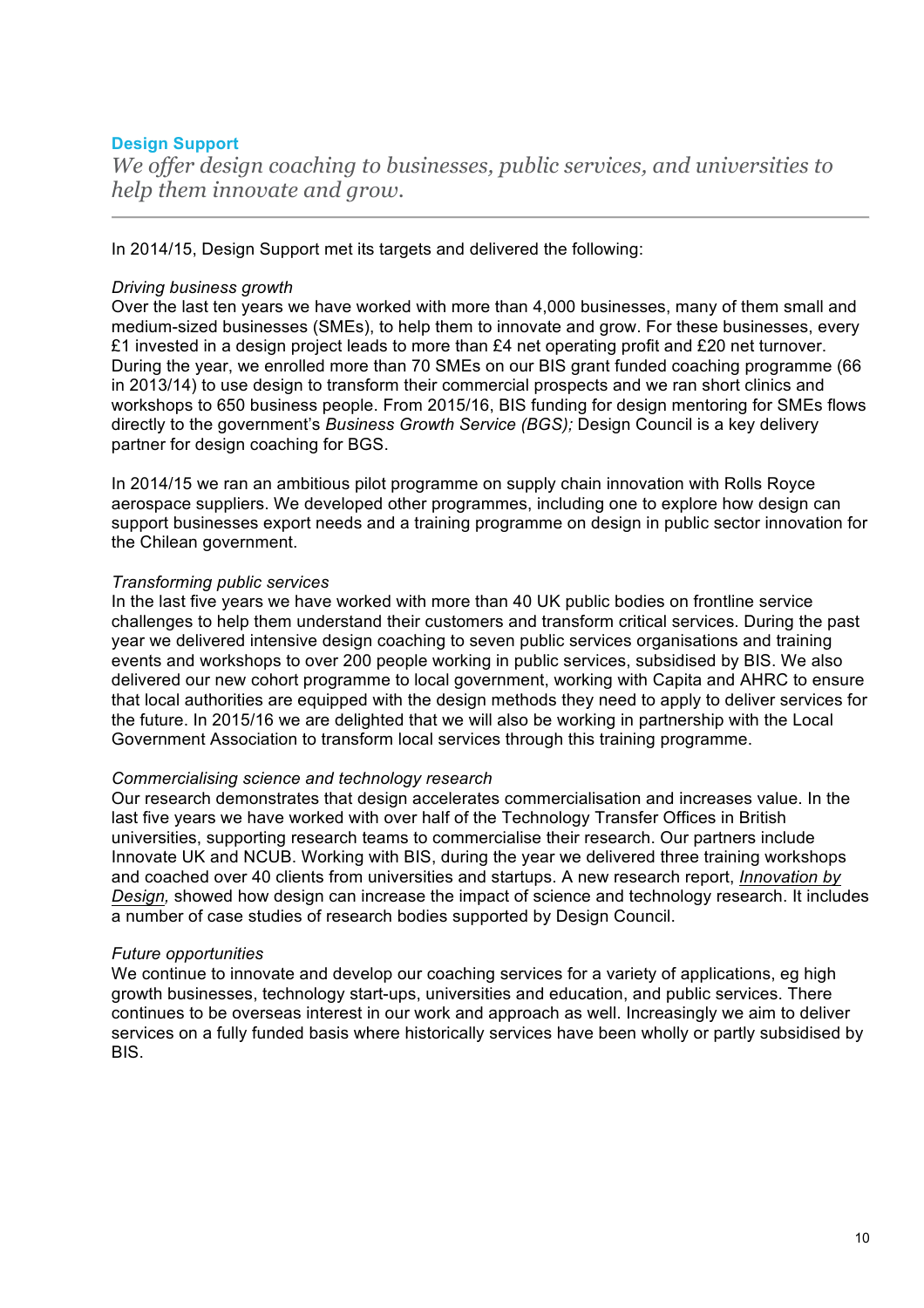### *Design Associates*

We train and manage a group of Design Associates, our network of independent design management experts. They work with businesses, universities and public service management teams to encourage these clients to be better users and buyers of design, and harness the value of design as a strategic tool.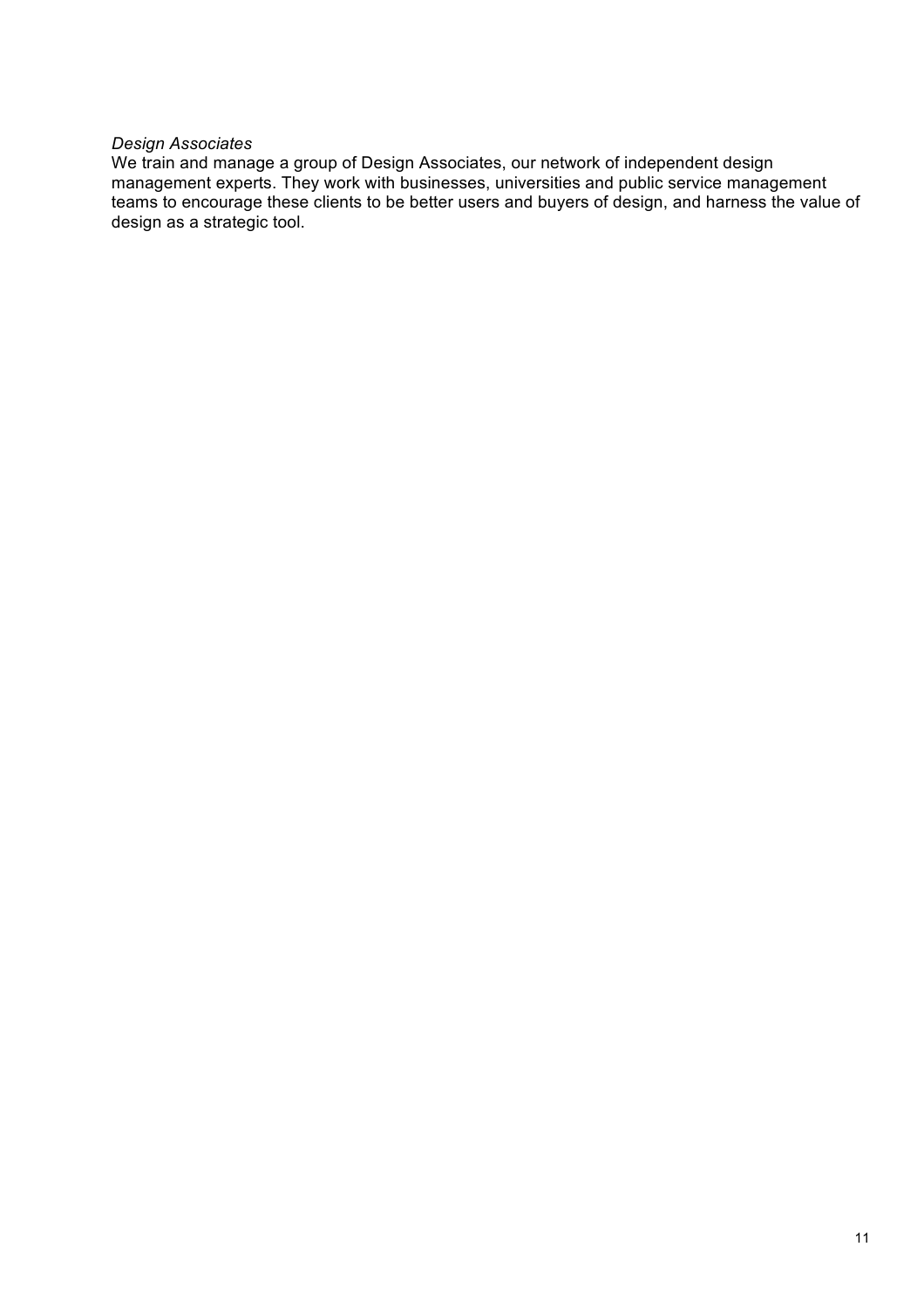### **Challenges**

*We demonstrate the power of design in addressing complex economic and social challenges. We support innovators and entrepreneurs and those running public services to design products and services with real social impact.*

In 2014/15, Challenges met its targets and delivered the following:

### *[Design Council Spark:](http://www.designcouncil.org.uk/projects/spark-innovation-fund) supporting the next generation of inventors*

We launched a pilot phase of our new accelerator programme, focused on bringing new physical product innovations to market. We selected eight innovations from over 300 applicants to receive bespoke mentoring and specialist advice for rapid acceleration of their products over a 20 week period, culminating in a pitch to investors. We are aiming to complete the pilot and run further cohorts in 2015/16 and beyond.

### *[Design for Care:](http://www.designcouncil.org.uk/projects/design-care) transforming adult social care*

We launched this ambitious initiative to support the challenge of ageing better, to invent better ways to enable wellbeing for those in later life and to reduce the burden on the state. We aim to demonstrate how design methods are crucial if we are to create care and support that is more personalised, more connected and more preventative. We are currently working on ideas to increase the contribution of informal care and ways to enable people and their families to make better choices, with a variety of organisations such as Philips, Which?, Southwark and Lambeth Integrated Care and the Big Lottery Fund.

### *[Knee High:](http://www.designcouncil.org.uk/projects/knee-high-design-challenge) raising the health and wellbeing of under-fives*

In partnership with Guys & St Thomas' Charity and the London boroughs of Lambeth and Southwark, we continued our innovation challenge to improve the health and well-being of children under five. From the original 190 applicants, six teams received a year of design mentoring and investment to help them develop their products and services. Three of those teams received further support and investment to help embed them into Lambeth and Southwark and measure their impact. The three finalists feature a web application showing free activities in their local area, pop up parks that aim to encourage outdoor play, and a service that brings artists into families' homes to help them solve dayto-day issues that cause stress.

### *Design supporting social priorities*

We worked with a number of organisations to provide design input and expertise on matters of social interest. We published a Cabinet Office-funded report on [Social finance in the UK](http://www.designcouncil.org.uk/resources/report/social-finance-uk-designing-experience-ventures) to outline the needs of social ventures when accessing funding. We supported a start-up online sexual health service (SH:24) [founded by Lambeth and Southwark NHS clinicians and phase one has now](http://www.designcouncil.org.uk/news-opinion/sh24-sexual-health-service-launches-today)  launched. We worked with the Royal College of Midwives on research and advice on the role design can play in creating better birthing experiences. Design advice was given to a number of initiatives run by organisations such as the Future Cities Catapult, The Portman Group, NHS England, government office for Science and the Prime Ministers Challenge Group for Dementia.

#### *Behavioural design*

Our collaboration with Warwick Business School, the Behavioural Design Lab, links behavioural science with design-thinking and uses a scientific understanding of people to design better products, services and places that change behaviour and improve lives.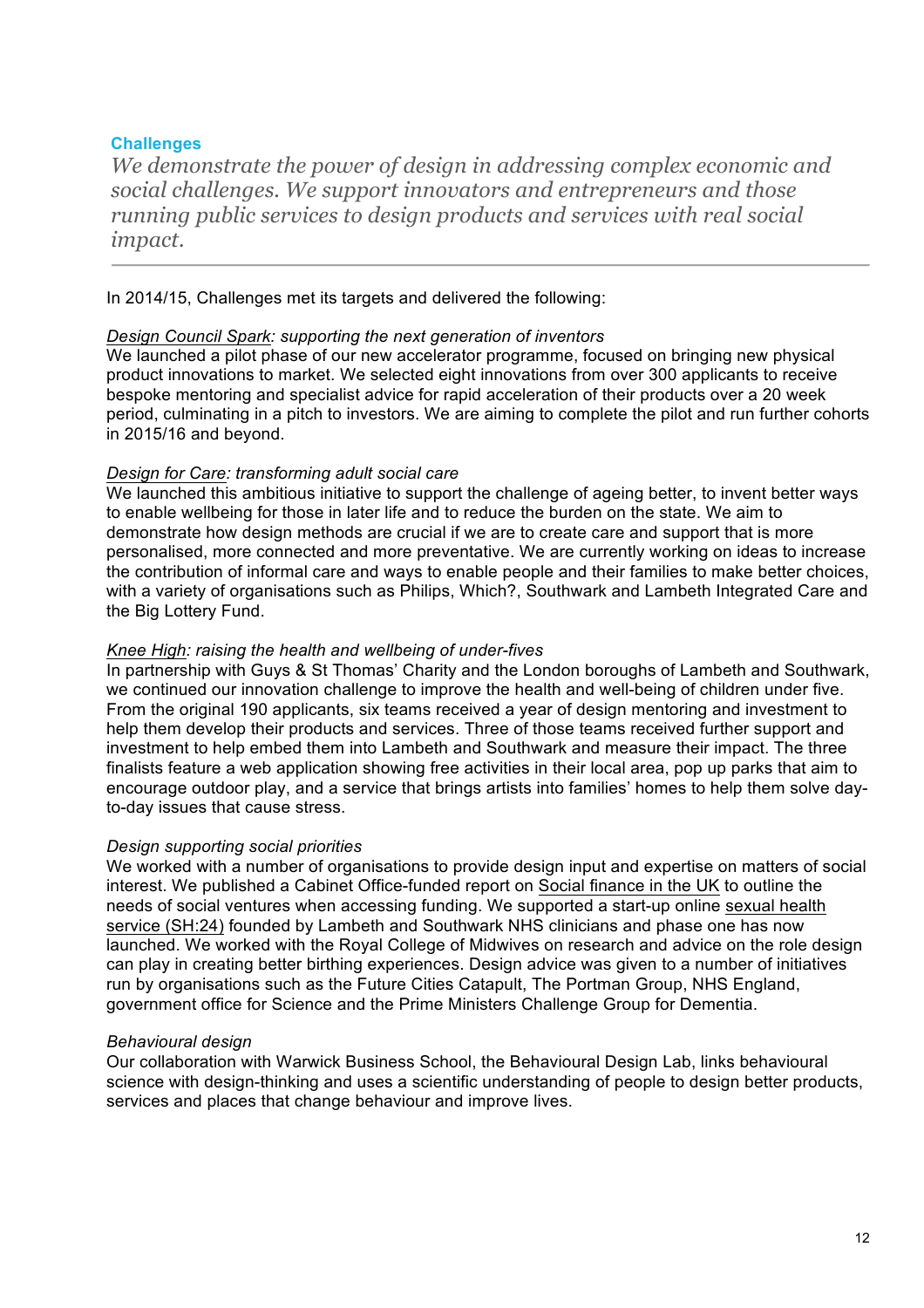### *Ongoing impact*

We continue to evaluate our current and past work and measure impact on the ground. Ventures [created through the Challenges continue to be successful. The evaluation of our project to reduce](http://www.designcouncil.org.uk/resources/report/ae-design-challenge-impact-evaluation) violence and aggression in A&E departments showed significant improvement in customer experience and a significant return on investment for those trusts that implemented the system.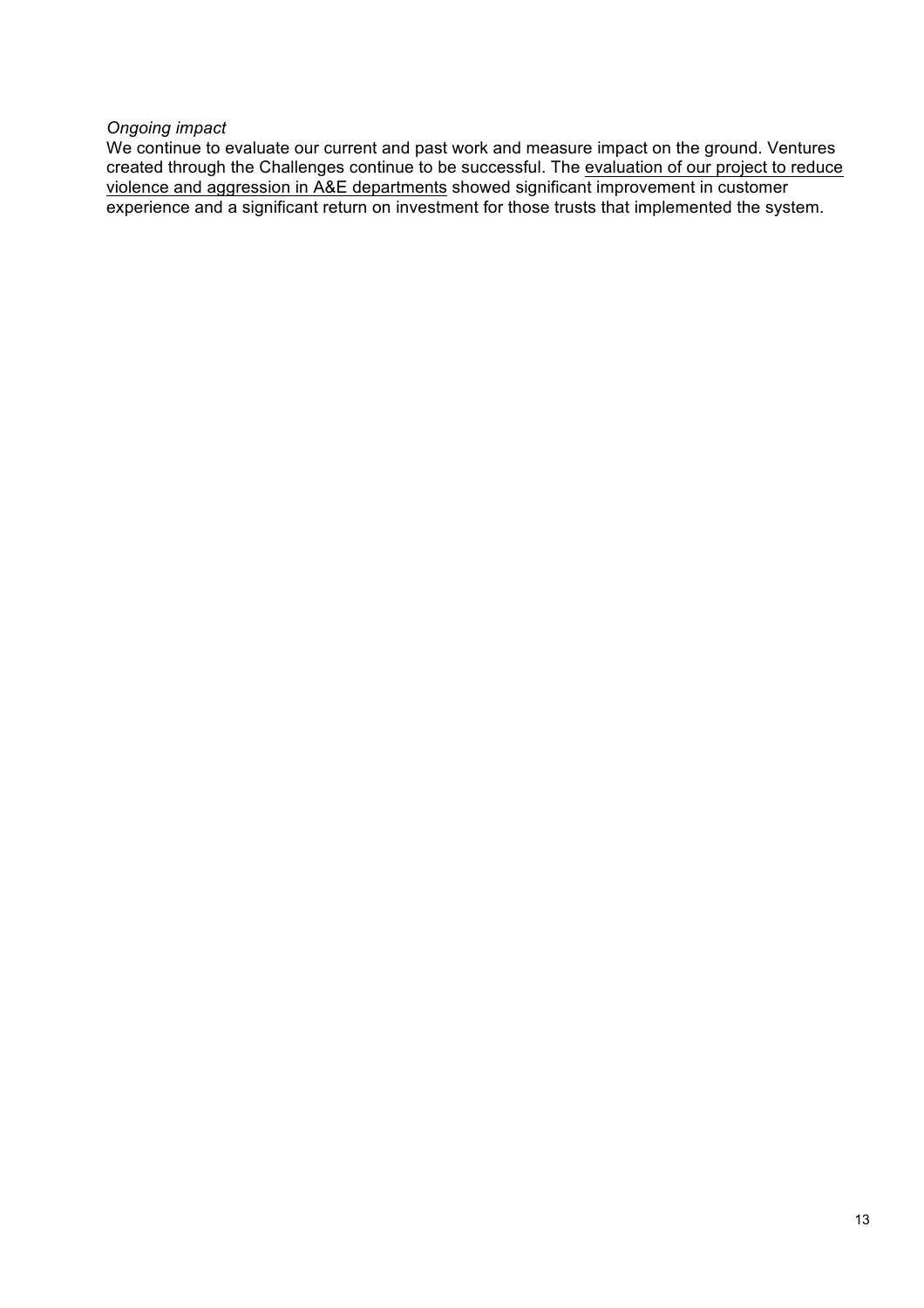### **Design Council Cabe**

*We provide a range of services to ensure that places, spaces and buildings are well-designed for people and communities.* 

In 2014/15, Design Council Cabe met its targets and delivered the following:

### *Enhancing cities and places*

Our packages of design support and training can help places and cities to develop infrastructure, deliver affordable new homes and stimulate local economic growth. We celebrated a year of our work in Oxford, with positive feedback on the work of the Oxford Design Review Panel from the local authority, developers/investors, design professionals and key stakeholder groups. In the year, the London Borough of Greenwich signed up for a package of support and we continue to target cities, LEPs and local authorities across England.

We provide a significant number of standalone Design Reviews. These are independent evaluations on the design quality of significant schemes. 85% of local authorities have used Design Review with high levels of satisfaction. We delivered a significant number of design support commissions for authorities and public and private sector clients across the country to assist in bringing forward well designed buildings and places.

*Campaigning for inclusive and healthy places, quality housing and better communities*  We have successfully developed an [Inclusive Environments hub,](http://www.designcouncil.org.uk/projects/inclusive-environments) an online resource for multi disciplinary design professionals, commissioned by the Department for Communities and Local Government (DCLG) and consulting with the key built environment institutes, stakeholders and organisations engaged in inclusive design. As part of the hub, we are developing an online Inclusive [design training package, due to be launched in 2015/16. This training will be available to an](http://www.designcouncil.org.uk/news-opinion/call-partners-inclusive-environments-training) estimated 600,000 built environment design professionals across the country.

We held our first *[Active by Design](http://www.designcouncil.org.uk/news-opinion/speakers-announced-our-active-design-summit)* summit which brought together 150 experts from the UK and internationally to discuss the latest design and public health thinking and practice. We are currently building case studies and training packages to increase understanding of healthy place-making to support authorities, commissioning clients and design and public health professionals.

We are delivering a DCLG commissioned programme providing coaching and support for Tenant Management Organisations, to bring forward Community Led Development. We are also working with Good Homes Alliance to develop the *Voicebox* online tool to support community engagement in housing following design and construction industry feedback.

### *Advising government and influencing policy*

We support government on key policy challenges. For example, we worked with the Cabinet Office Cities Unit and local growth teams across government to show how design can help cities to deliver their local ambitions. We presented an [Action Plan for Inclusive Environments](http://www.designcouncil.org.uk/news-opinion/call-partners-inclusive-environments-training) to government, consulted with [English Heritage on Tall Buildings Guidance](http://www.designcouncil.org.uk/news-opinion/tall-buildings-guidance-under-review) and provided policy inputs on design in housing and the built environment.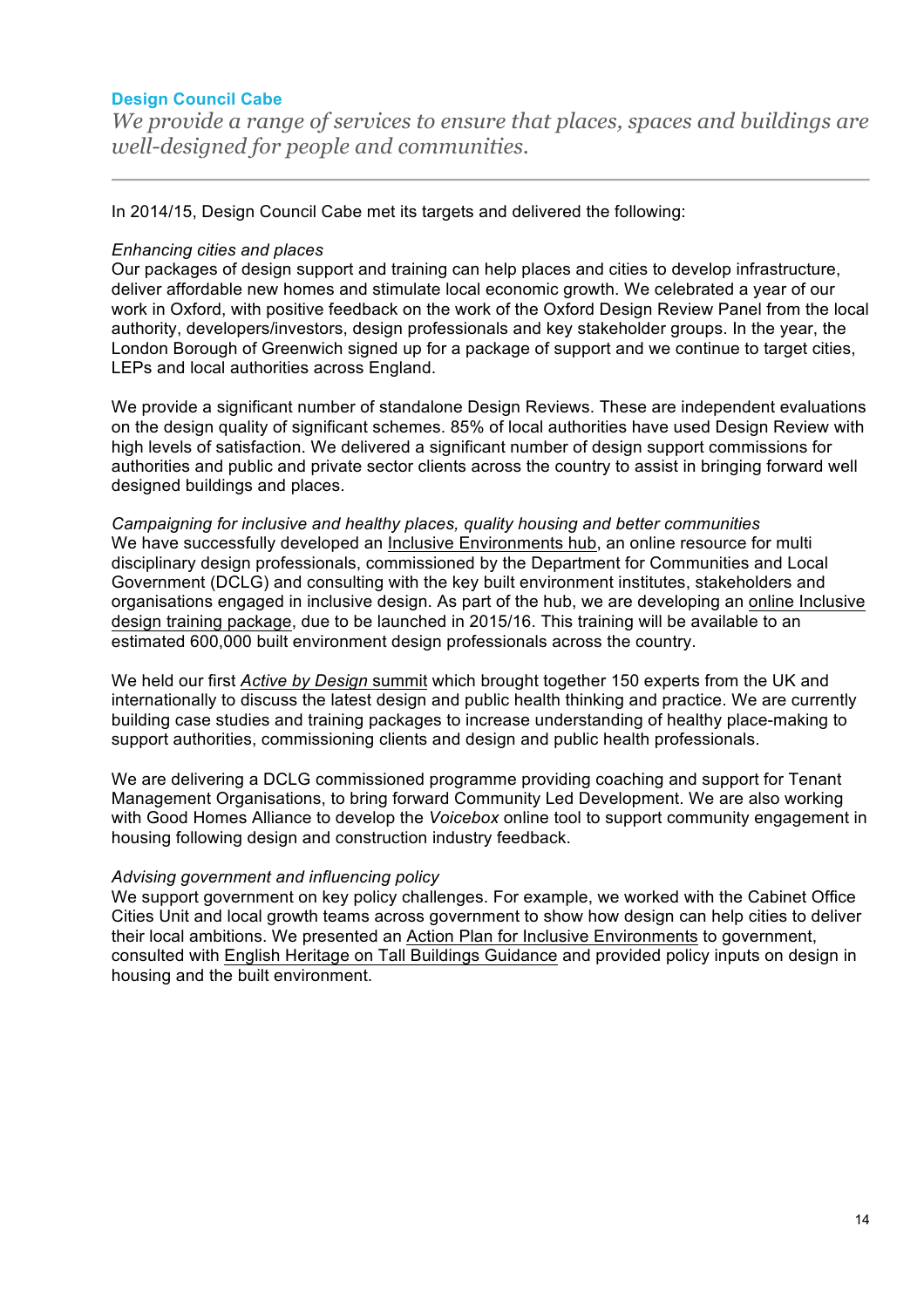### *Future opportunities*

We continue to develop our unique content and approach to find new opportunities for our services. We are scoping a housing offer intended for local authorities, registered social landlords and communities and are also looking into developing design principles which will promote the consideration of public health in new housing developments. We are piloting services to support organisations requiring strategic design support for larger development sites or portfolios of sites. There continues to be a high level of overseas interest in our work and approach, and we are exploring these opportunities. We are currently [delivering design support in Oman](http://www.designcouncil.org.uk/news-opinion/cabe-announce-new-design-review-masterplan-oman).

### *Built Environment Experts*

We continued to work with our network of [250 Built Environment Experts](http://www.designcouncil.org.uk/resources/guide/guide-our-built-environment-experts-bees) (BEEs) who support the Cabe team in delivering high-quality designed places throughout England. BEEs are a network of highly respected specialists, drawn from a range of sectors. We will be expanding our network during 2015 to reflect our increasing workload and the diversity of our fields of interest.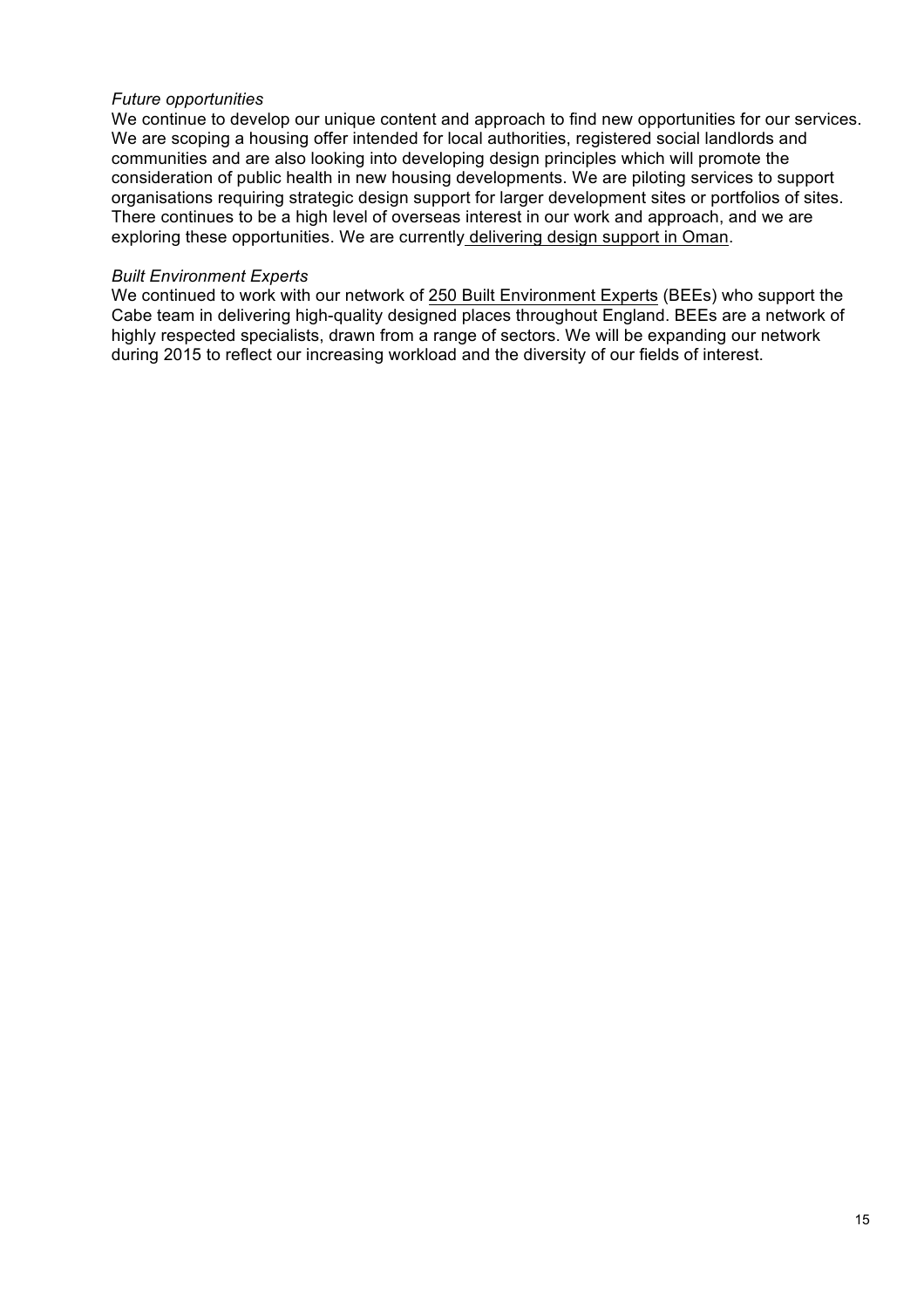### **Insight**

*We provide information and new evidence on the value of design. And we stimulate debate, influence policy and promote the benefits of design for everyone.*

In 2014/15, Insight met its targets and delivered the following:

### *Design for Europe*

We completed the first year of the *Design for Europe* programme, funded by the European Commission (EC) and BIS. Design Council is leading a consortium of 14 partners across Europe to help people use design to accelerate innovation, boost economic growth and create jobs. The website, [designforeurope.eu](http://www.designcouncil.org.uk/resources/guide/guide-our-built-environment-experts-bees), is up and running with over 10,000 subscribers and rapidly growing content. A [design summit held in May 2015](http://designforeurope.eu/news-opinion/highlights-design-europe-summit-european-growth-design) in Brussels was a success with 230 delegates from the key target audiences.

### *Influencing policy and research*

Providing advocacy and advice to government is a key part of our work. We have been supporting the government's [Creative Industries Strategy](http://www.thecreativeindustries.co.uk/resources/starcreate-uk-strategy) which includes some challenging targets including doubling exports in the design industry by 2020. We are planning some new research in 2015/16 on the economic value of design with contributions from others, to support this work. We were pleased [that design featured in the government's Science and](https://www.gov.uk/government/publications/manufacturing-supply-chains-action-plan) [Innovation Strategy](http://www.designcouncil.org.uk/news-opinion/science-and-innovation-strategy-embraces-design-key-growth) and Supply Chains Action Plan. We expanded our research series, *[Leading Business by Design](http://www.designcouncil.org.uk/resources/report/leading-business-design-high-value-manufacturing)*, into three new Industrial Strategy sectors: automotive, aerospace and housing construction, which generated new, compelling evidence on the value of design. These will be completed and published in 2015.

### *Promoting great design and stimulating debate*

We delivered a programme of activities to celebrate British design as part of our 70th anniversary. Key to this were our 70 *[Ones to Watch](http://www.designcouncil.org.uk/projects/ones-watch)* and four *[Future Pioneers](http://www.designcouncil.org.uk/news-opinion/meet-future-pioneers-2014) -* young designers that we think will help to transform the future for the better. Improvements to our digital platform are continuing to bear fruit, particularly around championing good design through social media where our following doubled over the course of the year. We launched over 30 fresh case studies and commissioned a [thought leadership series on the](http://www.designcouncil.org.uk/news-opinion/highlights-our-leading-business-design-summit-2015) [Design Econom](http://www.designcouncil.org.uk/news-opinion/design-economy-series-how-design-transforming-way-we-live-work-and-play-forever)[y](http://www.designcouncil.org.uk/news-opinion/highlights-our-leading-business-design-summit-2015) to reach out to new audiences. Our fourth annual design summit was held in June 2015 showcasing our *Leading Business by Design* research.

### *Growing world-renowned design expertise*

We have been developing plans for a [Design Academy](http://www.designcouncil.org.uk/projects/design-academy) for UK design schools to support them in strengthening students strategic design capabilities. We aim to pilot the scheme during 2015/16. Creative & Cultural Skills had co-funded this work but their direct funding ceased at the end of March 2015. The Design Academy programme links to our work in Design Support to bring our coaching services to new audiences in universities and education.

### *Building partnerships and networks*

We reached out to networks and engaged with the design industry via quarterly sounding board and design industry roundtable meetings. We continue to grow our partnerships to extend our knowledge and reach, such as those in the 'innovation infrastructure'.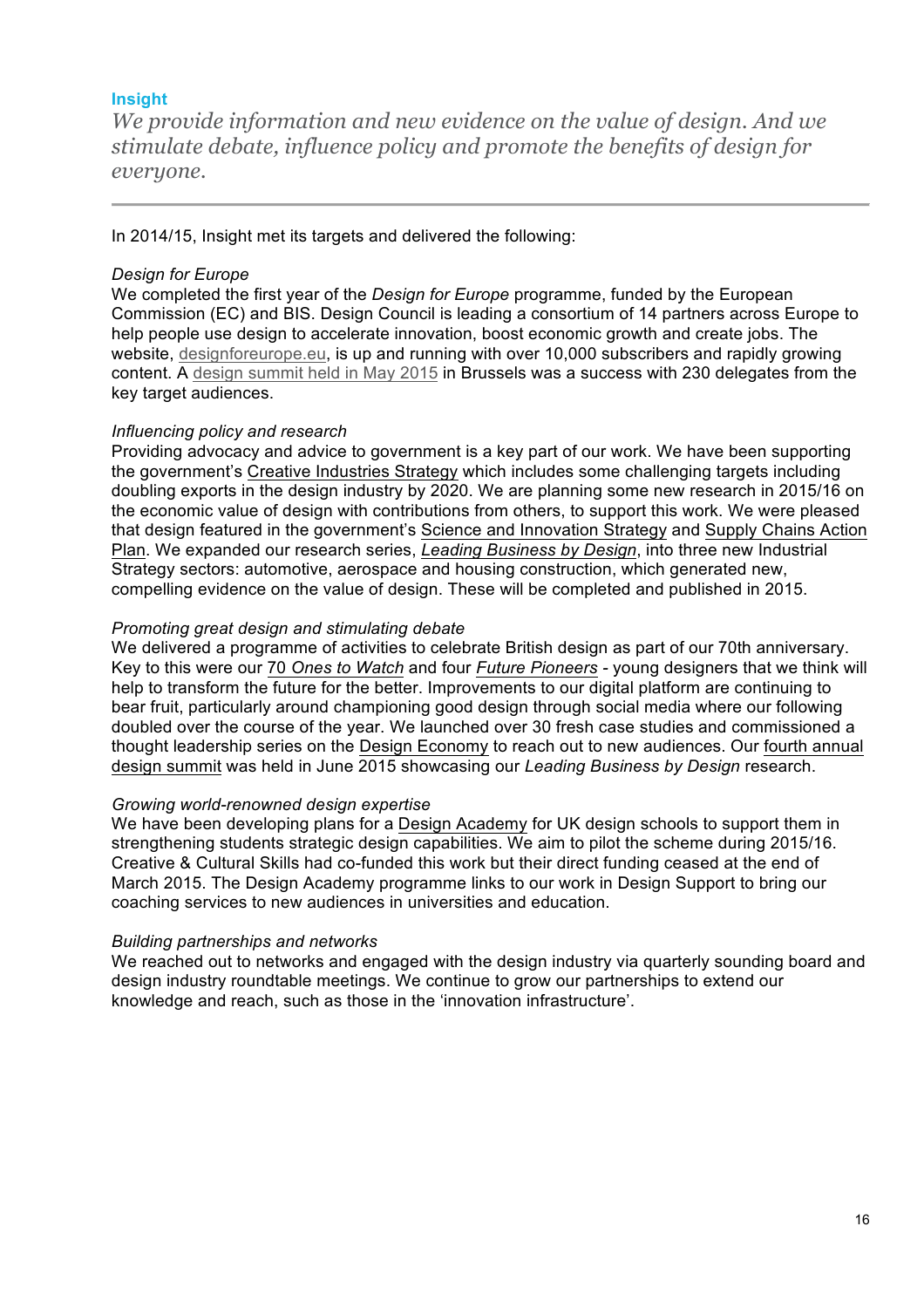### Operations and people

We evolved our strategy and business plan, *A Better World by Design*, which sets out our key priorities for 2015/16. Our team, culture, values and working environment play a key part in helping us become a thriving, enterprising charity. We undertook a number of initiatives during the year to develop ourselves into a more agile and entrepreneurial organisation, to evolve the shape of the business, and to invest in people's skills.

Staff play an active role at Design Council. We seek their views and keep them informed through regular team meetings and through a weekly intranet update, which also goes out to our business network. We had a rolling programme of training and development to support our move to becoming more commercially-minded. This included skills-building in relationship agility and personal impact.

We re-appointed three new trustees in the year and one trustee resigned. We aim to recruit new trustees in 2015/16 as part of our ongoing governance cycle.

Our wider network of design advisers, Design Associates and Built Environment Experts, play an important role in shaping and delivering our programmes. During the year we ran training and induction sessions to inform them of changes to programmes and new initiatives which are coming on track.

We undertook a review of our pension arrangements and implemented a more competitive pension scheme under our current provider from 1 September 2014. In conjunction with this, we merged the two existing pension schemes, for Design Council and for Design Council Cabe, into one scheme. We implemented Pension Salary Exchange scheme in the year. We have seen positive increase in staff joining the pension scheme and a higher level of contributions being made as staff save for their future. We are working with advisers to ensure that we comply with Pension Auto Enrolment regulations; our staging date is 1 August 2015.

A number of process improvements were instigated across the business. A new online timesheet system went live at the beginning of the year. This has bedded in well and supported our drive to be more enterprising by more accurately tracking resource requirements and enabling us to effectively plan for future work and bids. We have also improved our management information which has helped us make decisions in a more agile and informed way.

In March 2014, we appointed a new IT managed service provider to help us innovate in this area and meet our changing business needs. We made a number of improvements in the year, including enhanced IT security and new devices for all staff, which has already had a positive impact. We commissioned a specialist data protection review and are implementing an action plan, including training for all staff. We also enhanced our health and safety practices. These initiatives are already starting to deliver real benefits.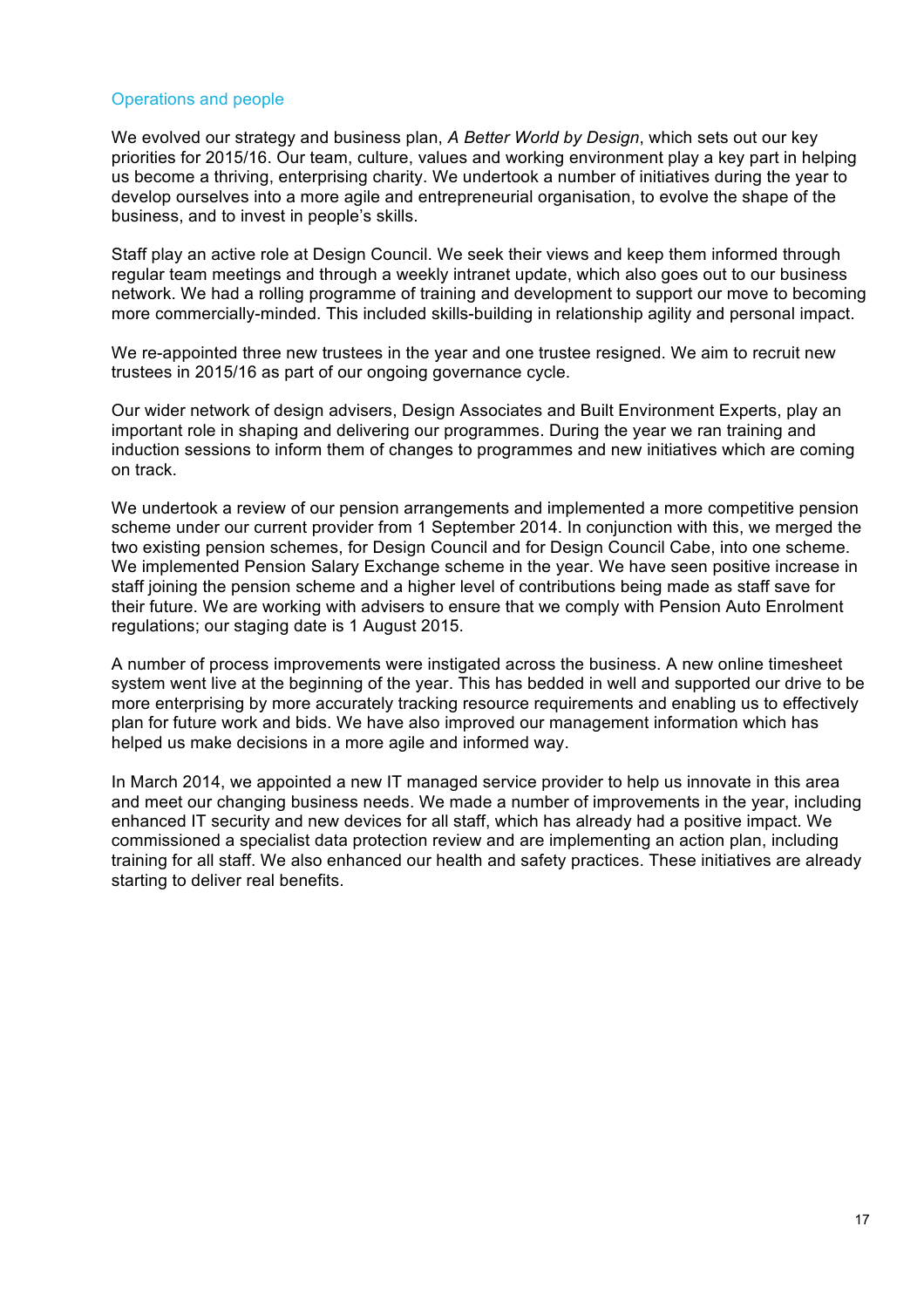# Plans for 2015/16

The mission of Design Council is to improve people's lives through the use of design. Our priorities reflect the charitable objects to place design at the heart of stimulating business growth, transforming public services, and enhancing places and cities. Our plan for 2015/16, *A Better World by Design*, sets out how we will continue to work to demonstrate, enable and advocate the value of design.

Our charity continues to go through a period of business change. In order to retain our position as a leader in the world of design, we must continue to grow and diversify our programmes and revenue streams, and consolidate our position in the market place as a thought leader and advisor to government.

In 2015/16 and for the first time, government grant funding from BIS will be less than half of total income, an indicator that we are diversifying our sources of income. In this regard the future holds much promise but it also holds challenges for us. We are deepening our understanding of the markets in which we plan to operate and building our products and services to meet market demand. We are seeing new income streams coming through, particularly in Design Council Cabe and more recently in our Design Coaching offers, but we will need to continue to grow further to make even greater impact.

Our priorities are to demonstrate, enable and advocate the role of design in:

- $\triangleright$  Driving innovation in businesses, public services, and universities by delivering design coaching to build confidence and new skills and capabilities
- $\triangleright$  Addressing pressing economic and societal challenges, particularly in health, by supporting innovators and entrepreneurs to design products and services with real social impact
- $\triangleright$  Enhancing cities and places by providing design support, advice, training on well-designed buildings, spaces and places for people. This approach should enable cities to in turn transform public services and stimulate economic growth
- $\triangleright$  Persuading more organisations and businesses to use design in a strategic way, in parts of the economy where it is underused.

We continue to work to re-shape the organisation and shift the culture to establish ourselves as a self-sustaining enterprising charity. Key current objectives include streamlining our programmes – delivering fewer, bigger, better - and bringing together our delivery teams to make the most of crossteam synergies and to rationalise ways of working. Alongside this we plan to embed business development resource into our programme delivery teams, who are in the best position to judge key market opportunities to grow income. We hope that these activities will provide more focus and better alignment with our strategic goals

Beyond 2015/16 we face significant uncertainty with future government funding subject to what we believe will be a tough government spending review due in 2015. As outlined earlier in this report, work is underway to bring new services to market but we recognise it takes time to establish these fully.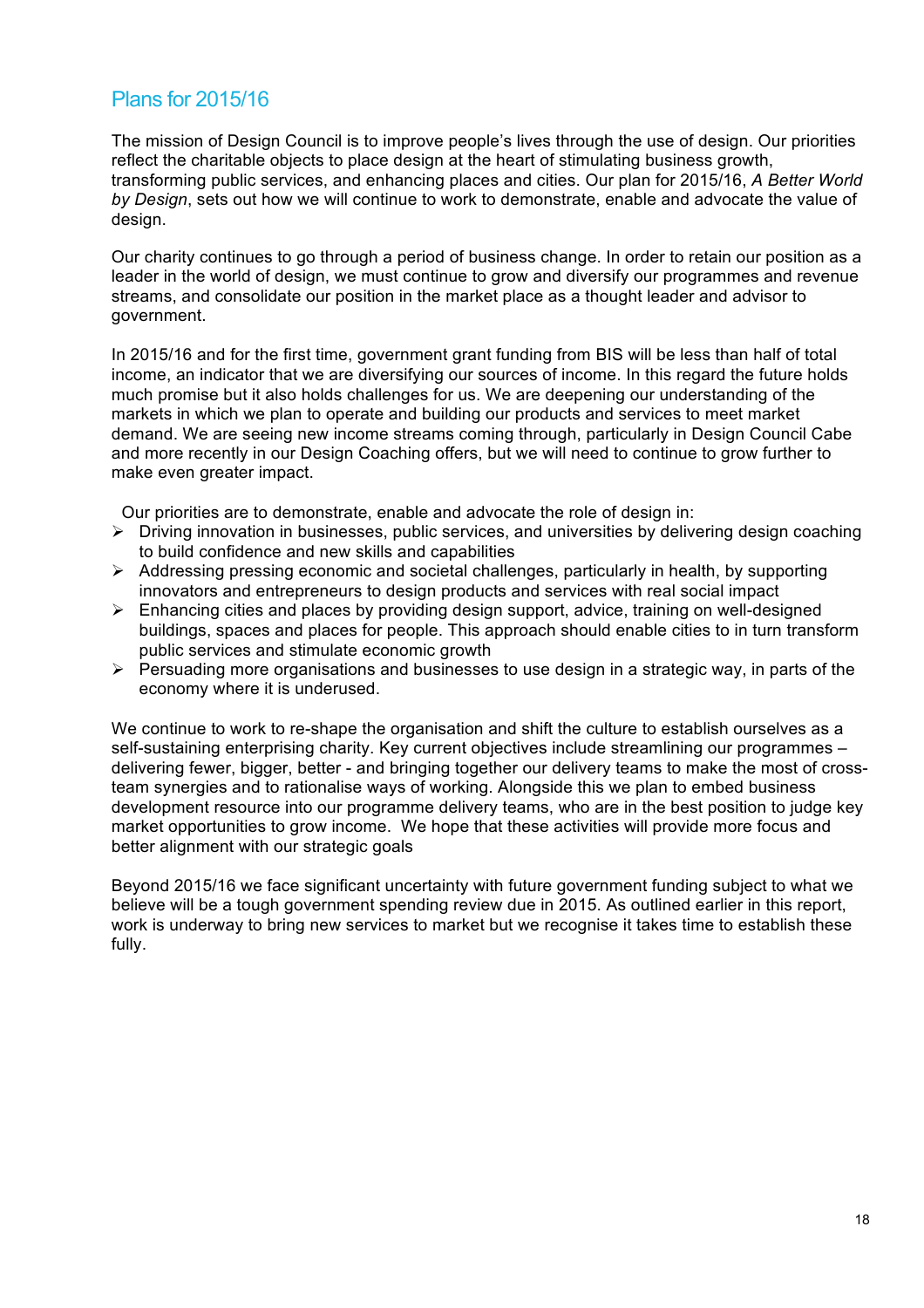In 2015/16 the priority areas we will focus on to deliver our mission, vision and values are as follows:

- *Delivering major design programmes*: we will continue to deliver our programme of work for BIS, to stimulate innovation in business and public services and to inform design policy. We will also provide design coaching as part of government's *Business Growth Service.* Other activity includes the Design Council *Spark* product innovation fund, *Design for Europe* EU-funded project, *Design for Care*, and our city and infrastructure packages of design support
- *Growing and diversifying income:* we will fast track our charitable activities linked to income streams with the maximum potential to be repeatable, scalable and profitable; a focussed approach to business development reducing reliance on BIS grant funding
- *Maintaining and building our reputation:* we will enhance our reputation as a think-do organisation, demonstrating the power of design and building our evidence base. We will maintain our independence and quality
- *Developing our business model and strengthening the team:* we will support and develop a team of passionate, motivated and skilled people, underpinned by effective structures and processes, and equipped with the right tools.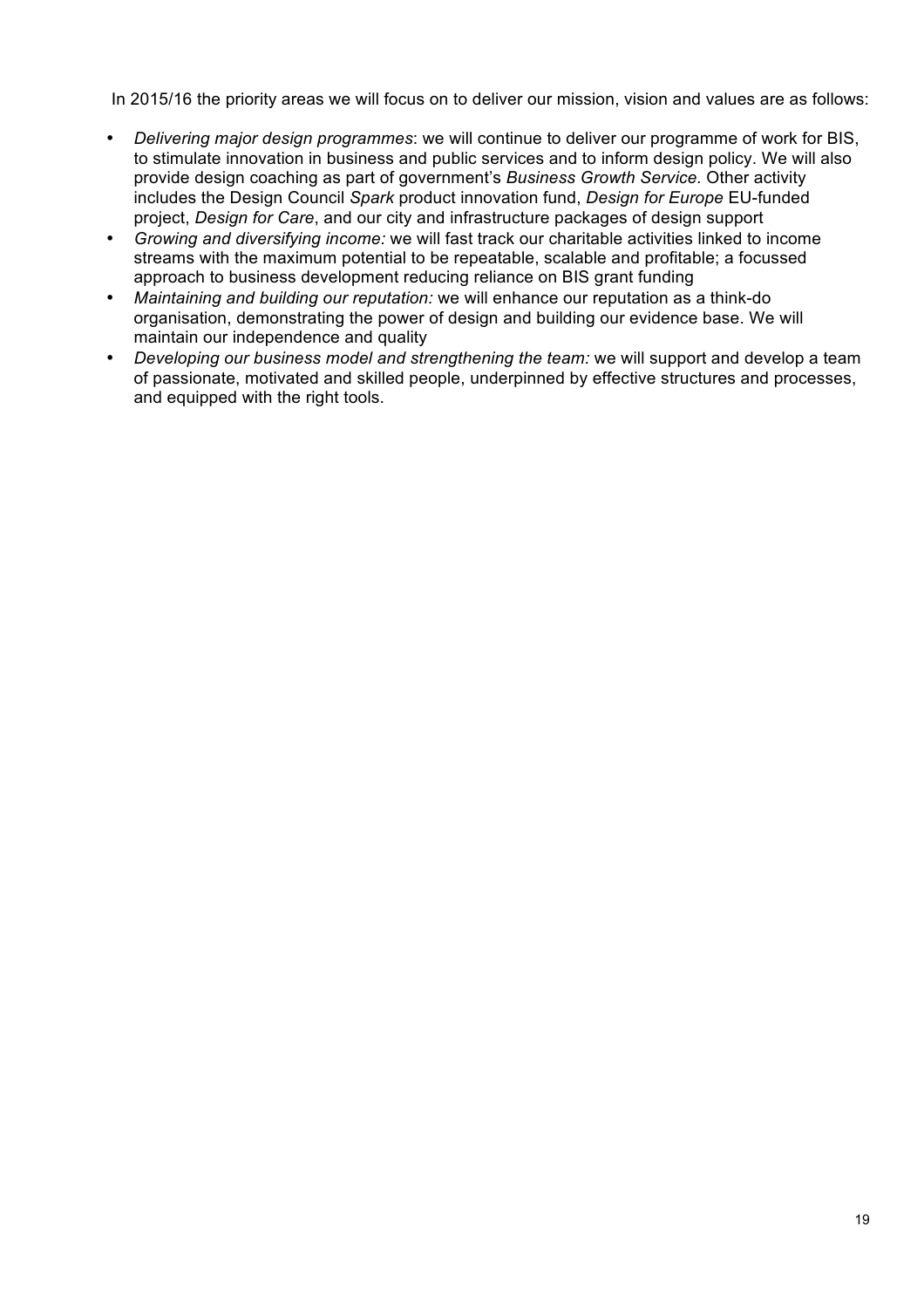### Public Benefit

The charity trustees consider that they have complied with their duty in section 17 of the Charities Act 2011 to have due regard to Public Benefit guidance published by the Charity Commission and that the benefits that the charity provides are not unreasonably restricted.

We will continue to grow our business to diversify our income streams and enhance our reputation. We believe that this in turn will support us as a self-sustaining enterprising charity that aims to improve people's lives through the use of design.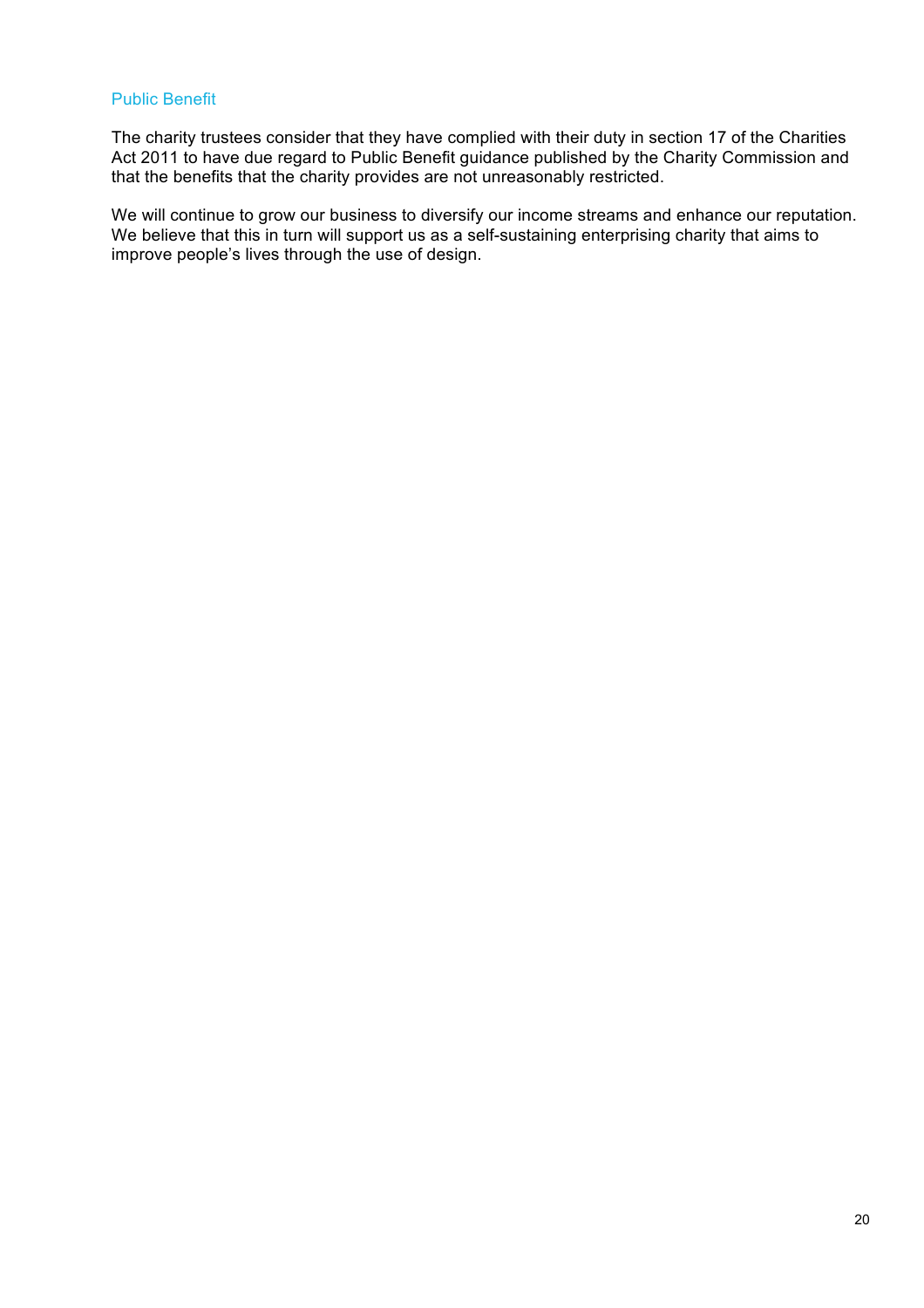# Financial Review 2014/15

The consolidated results for Design Council for the year ended 31 March 2015 are set out in the financial statements on pages 25-40.

In the fourth year as an independent charity the financial results showed a surplus of £0.4m compared to a deficit of £0.3m in 2013/14.

Total income for the year amounted to £7.9m (£6.3m in 2013/14) of which £4.7m was in the form of government grants from BIS (£4.7m in 2013/14). The remaining income of £3.2m (£1.6m in 2013/14) was raised from a variety of external sources including the *Knee High* programme funded by the Guys & St Thomas' Charity Trust (£0.8m), the European Design Innovation Platform (EDIP) programme, now called *Design for Europe*, funded by the European Commission (£0.6m) and various activities within the built environment (£0.7m).

Total costs for the year were £7.5m (£6.6m in 2013/14). Cash balances remain healthy. At March 2015 the total of cash at bank and money invested in short term deposits was £2.1m (£2.3m in 2013/14).

The average number of staff employed during the year was 61 compared with 56 in 2013/14.

### Going Concern

The trustees have reviewed the financial position of Design Council and its subsidiary, its forecast cash flows, liquidity position and potential funding commitments up to March 2017. Design Council operates as an independent enterprising charity and there is a level of uncertainty regarding the charity's ability to grow and diversify its income streams. As a consequence, the trustees have used prudent assumptions in assessing the likely size and scale of income opportunities and will only commit funds to charitable activities when they are certain that obligations can be met. The trustees therefore believe that the charity has adequate resources to continue in operational existence for the foreseeable future. As a result, they continue to adopt the going concern basis of accounting in preparing the annual report and accounts.

#### Reserves Policy

The Trustees have reviewed the level of reserves required by Design Council to sustain on-going operations. Accordingly Design Council has adopted a reserves policy whereby the unrestricted funds not committed or invested in fixed assets (the "free reserves") should be between three and six months of ongoing overhead and committed salary costs not funded by the BIS grant and probable levels of income. At March 2015 free reserves were £0.7m against a target level of £0.3m to £0.6m.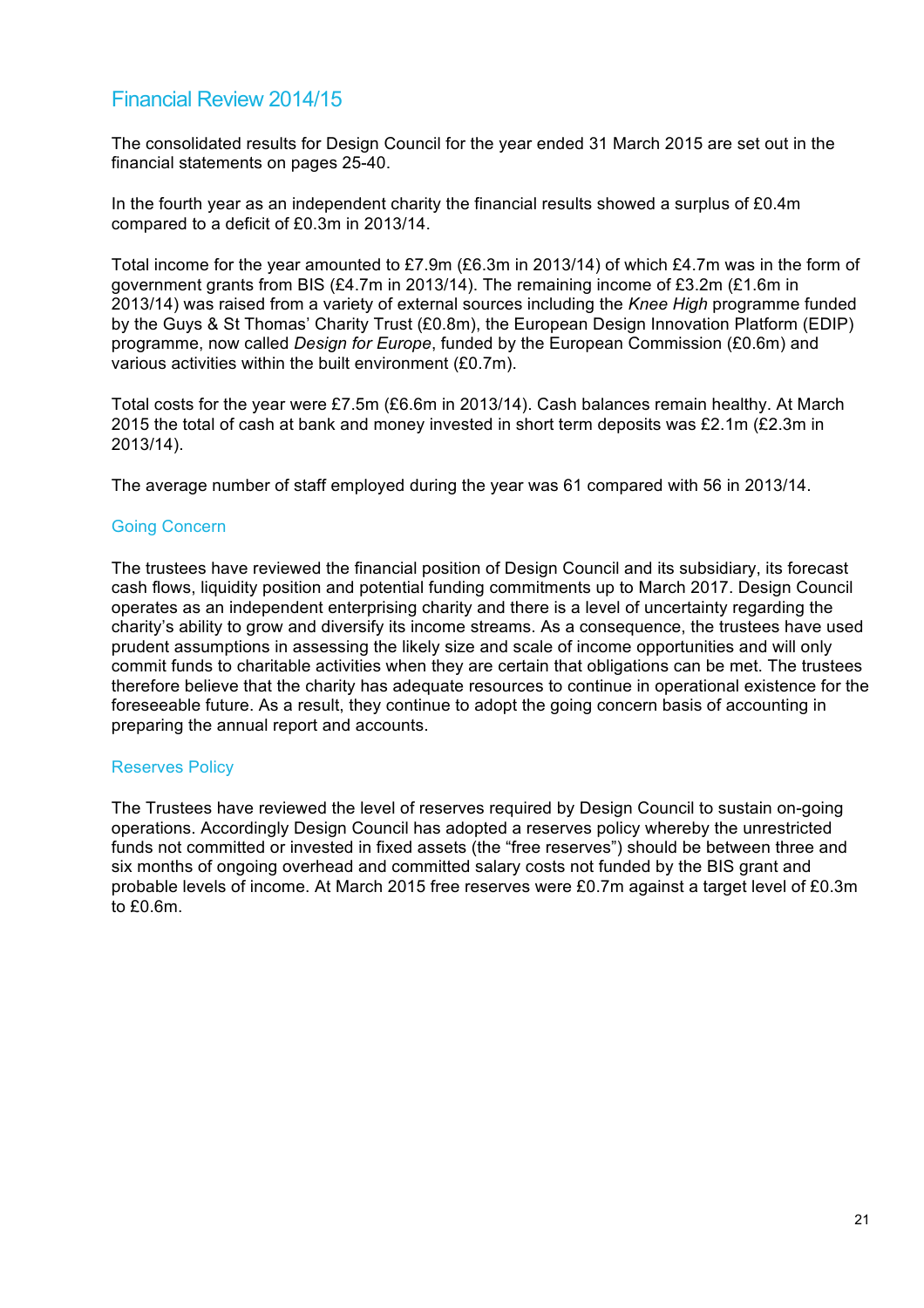## Statement of Trustees' responsibilities

The trustees are responsible for preparing the trustees' annual report and the financial statements in accordance with applicable law and United Kingdom Accounting Standards (United Kingdom Generally Accepted Accounting Practice).

Charity law requires the trustees to prepare financial statements for each financial year that give a true and fair view of the state of affairs of the charity and of the incoming resources and application of resources of the charity for the year. In preparing those financial statements the trustees are required to:

- Select suitable accounting policies and then apply them consistently
- Observe the methods and principles in the Charities SORP
- Make judgements and accounting estimates that are reasonable and prudent
- Prepare the financial statements on the going concern basis unless it is inappropriate to presume that the charity will continue in business.

The trustees are responsible for keeping accounting records that are sufficient to show and explain the charity's transactions and disclose with reasonable accuracy at any time the financial position of the charity and enable them to ensure that the financial statements comply with the Charities Act 2011 and regulations made thereunder. They are also responsible for safeguarding the assets of the charity and hence for taking reasonable steps for the prevention and detection of fraud and other irregularities.

The trustees are responsible for the maintenance and integrity of the corporate and financial information included on the charity's website. Legislation in the United Kingdom governing the preparation and dissemination of financial statements and other information included in annual reports may differ from legislation in other jurisdictions.

Each of the trustees confirms that to the best of his/her knowledge there is no information relevant to the audit of which the auditors are unaware. Each of the trustees also confirms that he/she has taken all necessary steps to ensure that he/she is aware of all relevant audit information and that this information has been communicated to the auditors.

Members of the charity guarantee to contribute an amount not exceeding £1 to the assets of the charity in the event of winding up. The total number of such guarantees at 31 March 2015 was 12 (2014 - 16). The trustees are members of the charity but this entitles them only to voting rights. The trustees have no beneficial interest in the group or the charity.

#### **Auditors**

BDO LLP offer themselves for reappointment as auditors at the Annual General Meeting.

Approved by the trustees on 23 July 2015 and signed on their behalf on 27 July 2015 by

lati Legge

**Martin Temple 27 July 2015**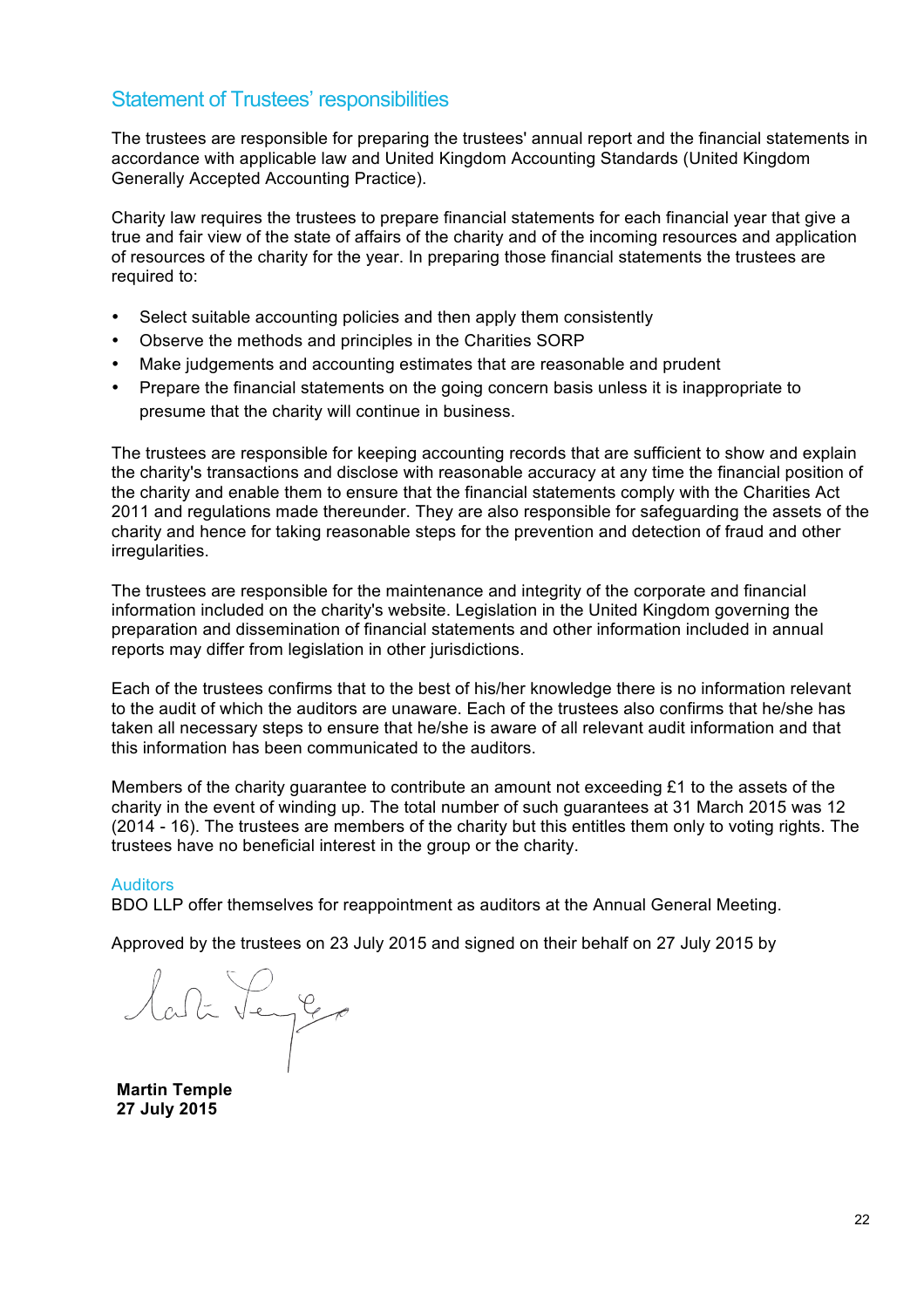# Independent Auditor's Report to the Trustees of Design Council

We have audited the financial statements of Design Council for the year ended 31 March 2015 which comprise the Consolidated Statement of Financial Activities, the Consolidated and Parent Charity Balance Sheets, the Consolidated Cash Flow Statement and the related notes. The financial reporting framework that has been applied in their preparation is applicable law and United Kingdom Accounting Standards (United Kingdom Generally Accepted Accounting Practice).

This report is made solely to the charity's trustees, as a body, in accordance with the Charities Act 2011. Our audit work has been undertaken so that we might state to the charity's trustees those matters we are required to state to them in an auditor's report and for no other purpose. To the fullest extent permitted by law, we do not accept or assume responsibility to anyone other than the charity and the charity's trustees as a body, for our audit work, for this report, or for the opinions we have formed.

### Respective responsibilities of trustees and auditor

As explained more fully in the Statement of Trustees' Responsibilities, the trustees are responsible for the preparation of the financial statements and for being satisfied that they give a true and fair view.

We have been appointed as auditors under section 144 of the Charities Act 2011 and report in accordance with regulations made under section 154 of that Act. Our responsibility is to audit and express an opinion on the financial statements in accordance with applicable law and International Standards on Auditing (UK and Ireland). Those standards require us to comply with the Financial Reporting Council's (FRC's) Ethical Standards for Auditors.

### Scope of the audit of the financial statements

A description of the scope of an audit of financial statements is provided on the FRC's website at [frc.org.uk/auditscopeukprivate.](https://www.frc.org.uk/auditscopeukprivate)

### Opinion on financial statements

In our opinion the financial statements:

- give a true and fair view of the state of the group's and the parent charity's affairs as at 31 March 2015, and of the group's incoming resources and application of resources for the year then ended;
- have been properly prepared in accordance with United Kingdom Generally Accepted Accounting Practice; and
- have been prepared in accordance with the requirements of the Charities Act 2011.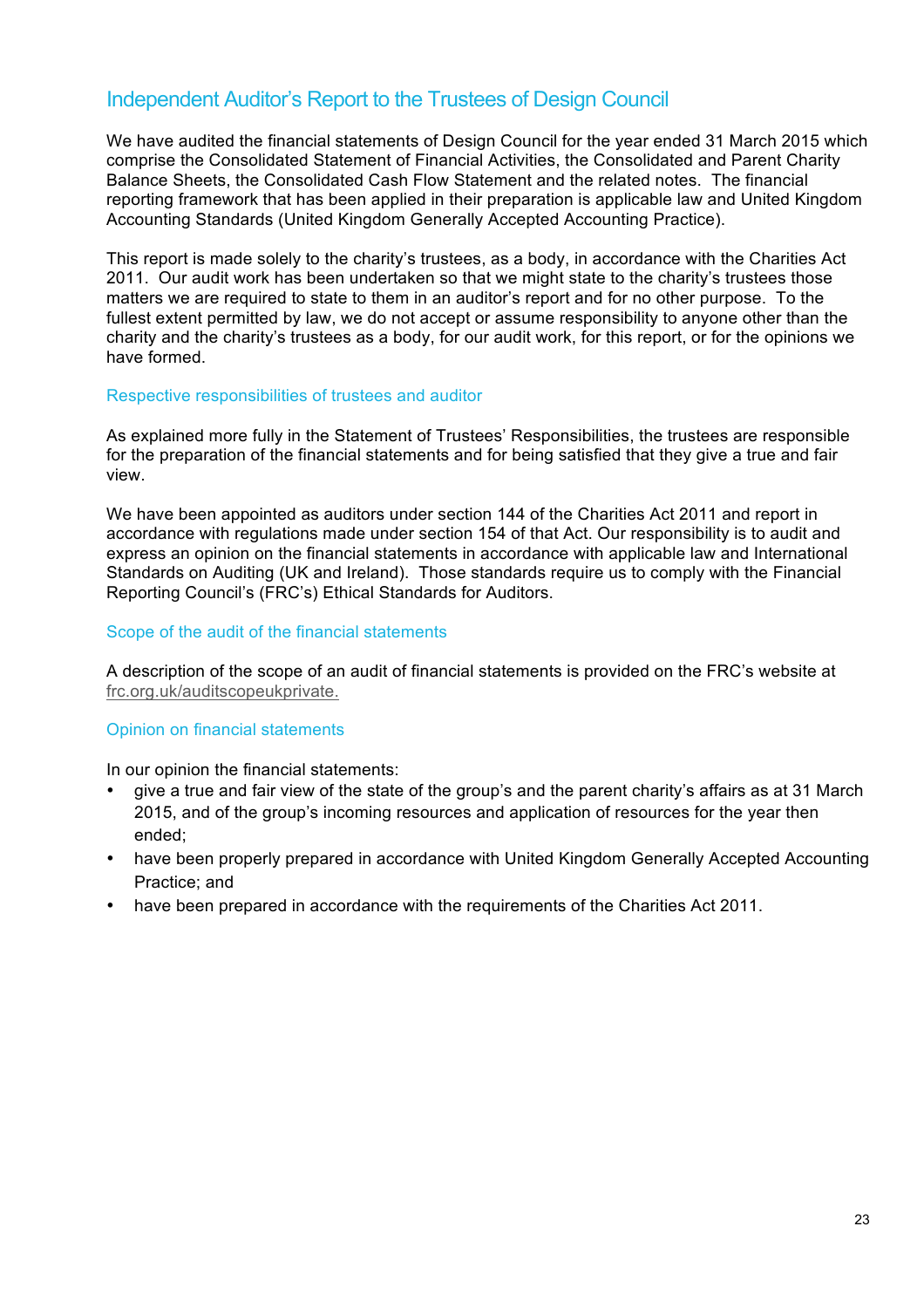### Matters on which we are required to report by exception

We have nothing to report in respect of the following matters where the Charities Act 2011 requires us to report to you if, in our opinion:

- the information given in the Trustees' Annual Report is inconsistent in any material respect with the financial statements; or
- sufficient accounting records have not been kept; or
- the parent charity financial statements are not in agreement with the accounting records and returns; or
- we have not received all the information and explanations we require for our audit.

 $BDOUP$ 

**BDO LLP Statutory Auditor London United Kingdom**

Date:

BDO LLP is eligible to act as an auditor in terms of section 1212 of the Companies Act 2006.

BDO LLP is a limited liability partnership registered in England and Wales (with registered number OC305127).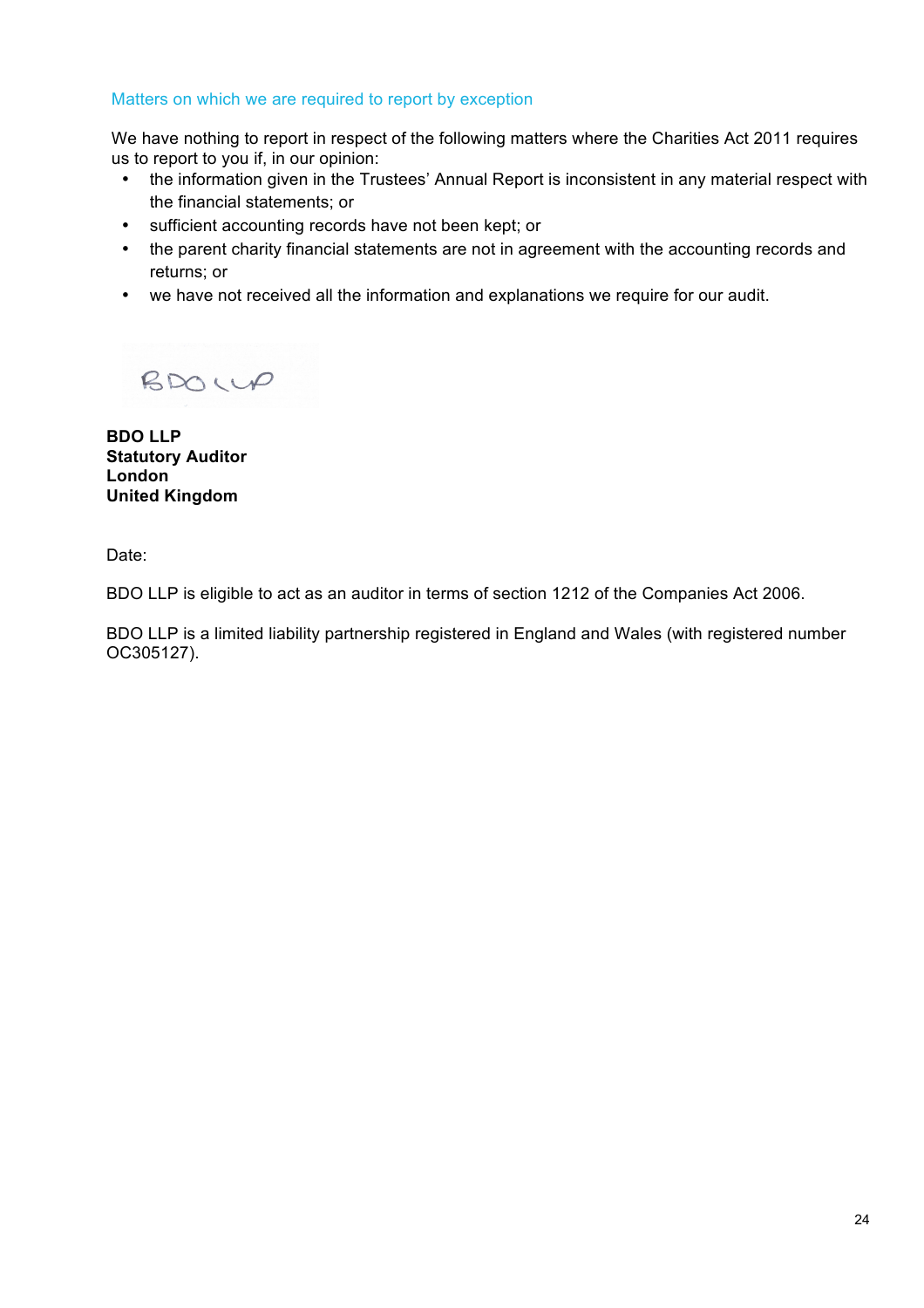### Design Council Consolidated Statement of Financial Activities For the year ended 31 March 2015

|                                                    |                |              |            | 2015         | 2014<br>Restated |
|----------------------------------------------------|----------------|--------------|------------|--------------|------------------|
|                                                    |                | Unrestricted | Restricted | <b>Total</b> | Total            |
|                                                    | <b>Note</b>    | £000         | £000       | £000         | £000             |
| <b>Incoming resources</b>                          |                |              |            |              |                  |
| Incoming resources from generated funds            | $\overline{2}$ |              |            |              |                  |
| Voluntary income                                   |                |              |            |              |                  |
| Activities for generating funds                    |                | 1            |            | 1            |                  |
| Investment income                                  |                | 9            |            | 9            | 4                |
| Incoming resources from charitable activities      | 3              | 1,152        | 6,766      | 7,918        | 6,308            |
| <b>Total incoming resources</b>                    |                | 1,162        | 6,766      | 7,928        | 6,312            |
|                                                    |                |              |            |              |                  |
| <b>Resources expended</b><br>Charitable activities |                | 1,217        | 6,180      | 7,397        | 6,537            |
| Governance costs                                   |                | 83           |            | 83           | 88               |
|                                                    |                |              |            |              |                  |
| <b>Total resources expended</b>                    | 4              | 1,300        | 6,180      | 7,480        | 6,625            |
| Net incoming resources before transfers            |                | (138)        | 586        | 448          | (313)            |
| Gross transfers between funds                      | 8              |              |            |              |                  |
| Net movement in funds                              |                | (138)        | 586        | 448          | (313)            |
| <b>Reconciliation of funds</b>                     |                |              |            |              |                  |
| Total funds brought forward                        |                | 1,256        | 141        | 1,397        | 1,710            |
| <b>Total funds carried forward</b>                 | 8              | 1,118        | 727        | 1,845        | 1,397            |

#### **Notes:**

a. All operations of Design Council are continuing

b. There were no recognised gains and losses in the year other than those shown above

c. The notes, numbered 1 - 22, form part of these accounts

d. 2014 figures have been restated to show £384k of Design Council Cabe turnover within 'Incoming

resources from charitable activities' (previously included within 'Activities for generating funds').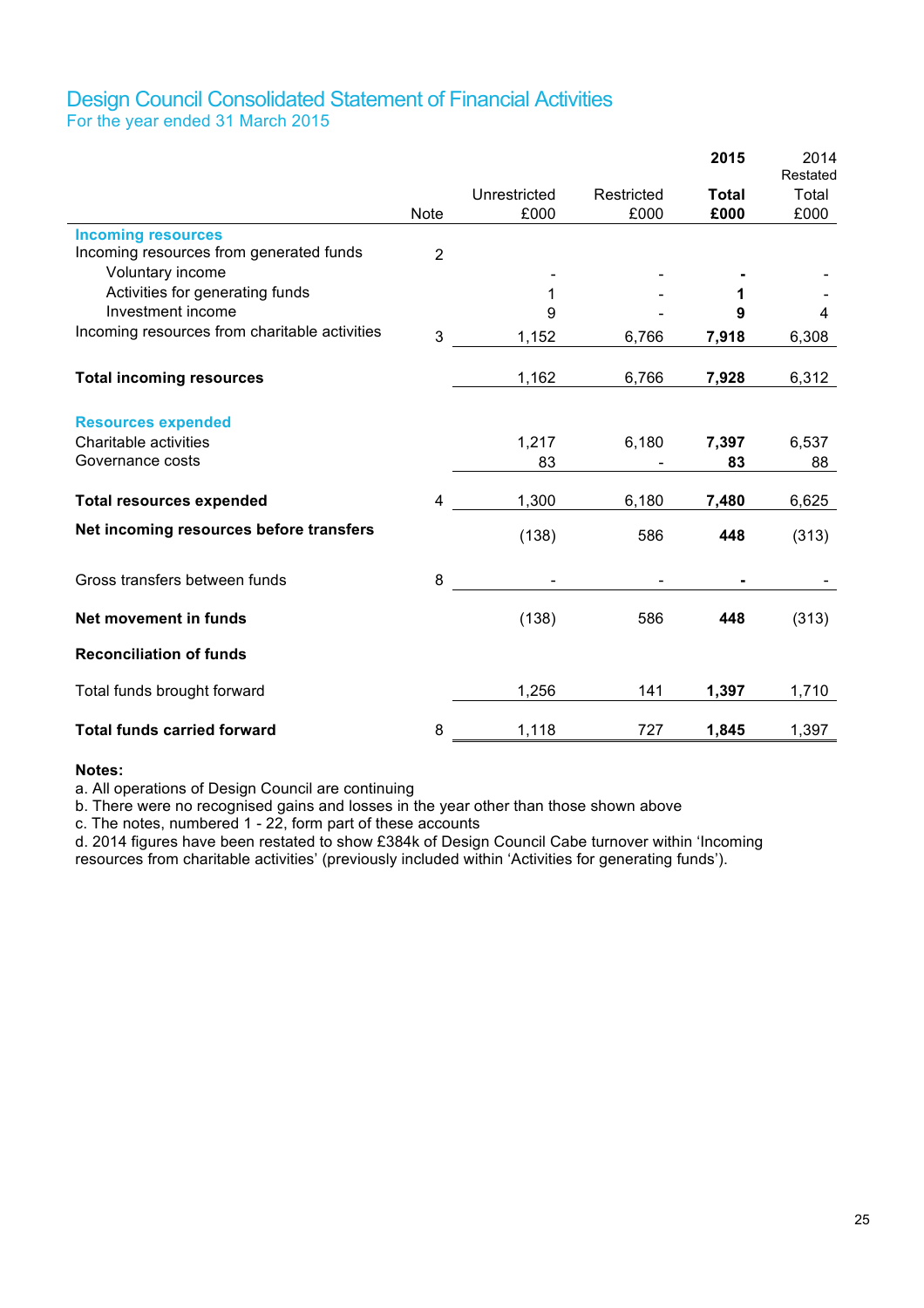# Design Council Balance Sheets as at 31 March 2015

|                                                                                 |             | Group |       | <b>Charity</b> |       |
|---------------------------------------------------------------------------------|-------------|-------|-------|----------------|-------|
|                                                                                 |             | 2015  | 2014  | 2015           | 2014  |
|                                                                                 | <b>Note</b> | £000  | £000  | £000           | £000  |
| <b>Fixed assets</b>                                                             |             |       |       |                |       |
| Tangible fixed assets                                                           | 10          | 450   | 522   | 450            | 522   |
| Investment in subsidiaries                                                      | 11          |       |       |                |       |
| <b>Total fixed assets</b>                                                       |             | 450   | 522   | 450            | 522   |
| <b>Current assets</b>                                                           |             |       |       |                |       |
| <b>Debtors</b>                                                                  | 15          | 1,100 | 1,225 | 1,101          | 1,192 |
| Short term deposits                                                             | 16          | 1,100 | 500   | 1,100          | 500   |
| Cash at bank and in hand                                                        | 17          | 967   | 1,756 | 966            | 1,723 |
| <b>Total current assets</b>                                                     |             | 3,167 | 3,481 | 3,167          | 3,415 |
| <b>Current liabilities</b><br>Creditors: amounts falling due within<br>one year | 18          | 1,700 | 2,558 | 1,700          | 2,492 |
| <b>Net current assets</b>                                                       |             | 1,467 | 923   | 1,467          | 923   |
| Provisions for liabilities and charges                                          | 19          | 72    | 48    | 72             | 48    |
| <b>Net assets</b>                                                               | 9           | 1,845 | 1,397 | 1,845          | 1,397 |
| <b>Funds</b>                                                                    | 8           |       |       |                |       |
| <b>Restricted funds</b>                                                         |             | 727   | 141   | 727            | 141   |
| <b>Unrestricted funds</b>                                                       |             |       |       |                |       |
|                                                                                 |             | 1,118 | 1,256 | 1,118          | 1,256 |
| <b>Total funds</b>                                                              |             | 1,845 | 1,397 | 1,845          | 1,397 |

Approved and authorised by the trustees on 23 July 2015 and signed on their behalf on 27 July 2015 by

lati Legge

**Martin Temple 27 July 2015**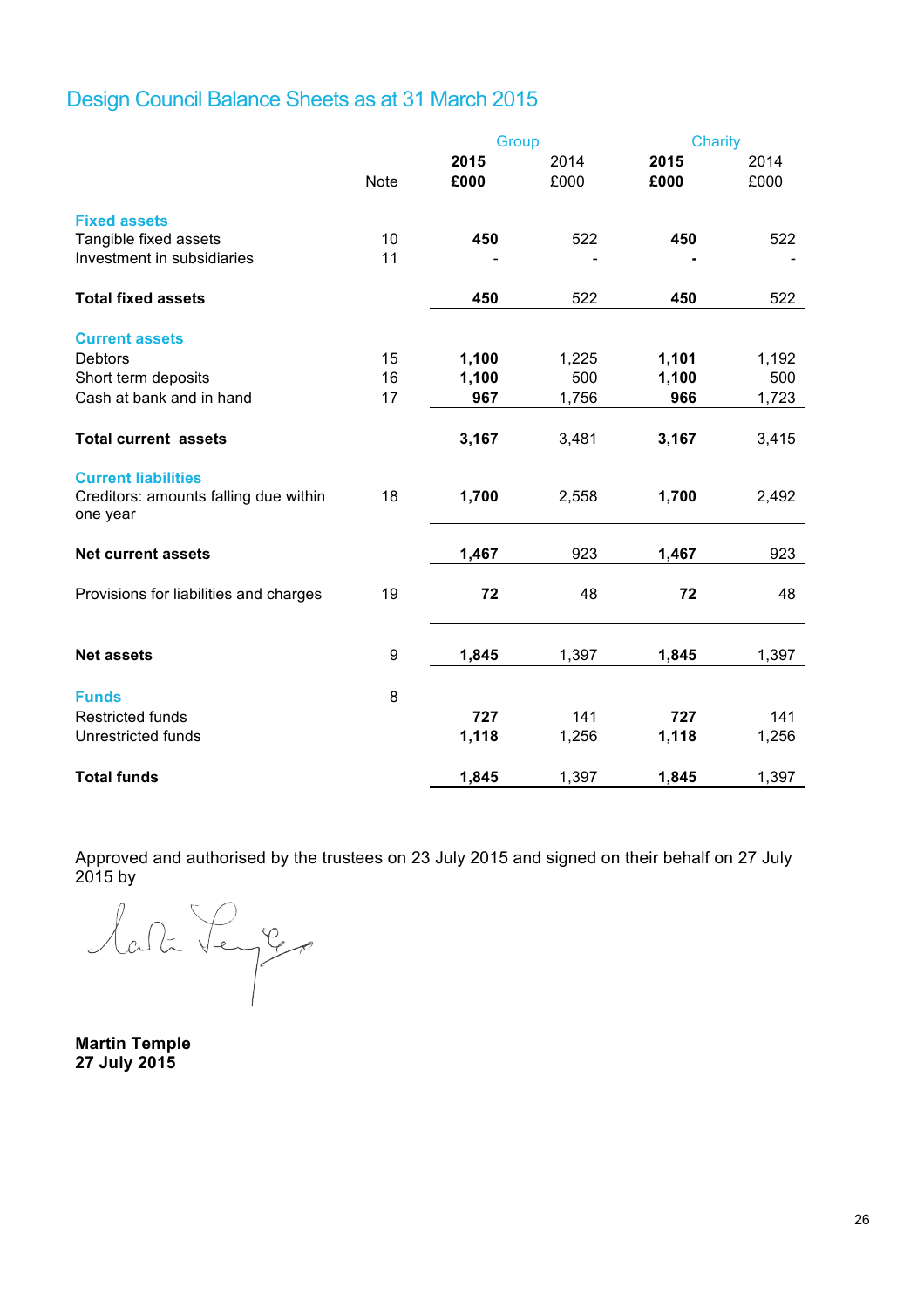### Consolidated Cash Flow Statement For the year ended 31 March 2015

|                                                        | <b>Note</b><br>2015 |      | 2014  |      |       |
|--------------------------------------------------------|---------------------|------|-------|------|-------|
|                                                        |                     | £000 | £000  | £000 | £000  |
| Net cash (outflow)/inflow from operating<br>activities | a                   |      | (197) |      | 153   |
| Returns on investments & servicing of finance          |                     |      |       |      |       |
| Interest received                                      |                     | 9    |       | 4    |       |
| Capital expenditure & financial investment             |                     |      | 9     |      | 4     |
| Acquisition of tangible fixed assets                   |                     | (1)  | (1)   | (18) | (18)  |
| <b>Management of liquid resources</b>                  |                     |      |       |      |       |
| Increase in short term deposits                        |                     |      | (600) |      | (500) |
|                                                        |                     |      |       |      |       |
| Net cash (outflow) / inflow                            |                     |      | (789) |      | (361) |
|                                                        |                     |      |       |      |       |
| At end of year                                         |                     |      | 967   |      | 1,756 |
| At start of year                                       |                     |      | 1,756 |      | 2,117 |

### **Notes to the cashflow statement**

#### **Note:**

a. Reconciliation of net incoming/(outgoing) resources to net cash flow from operating activities**.**

|                                                     | 2015  | 2014  |
|-----------------------------------------------------|-------|-------|
|                                                     | £000  | £000  |
| Net incoming/(outgoing) resources for the year      | 448   | (313) |
| Interest received                                   | (9)   | (4)   |
| Depreciation                                        | 73    | 83    |
| Provision for liabilities and charges               | 24    | 24    |
| (Increase)/decrease in debtors                      | 125   | (122) |
| Increase/(decrease) in creditors                    | (858) | 485   |
|                                                     |       |       |
| Net cash (outflow)/inflow from operating activities | (197  | 153   |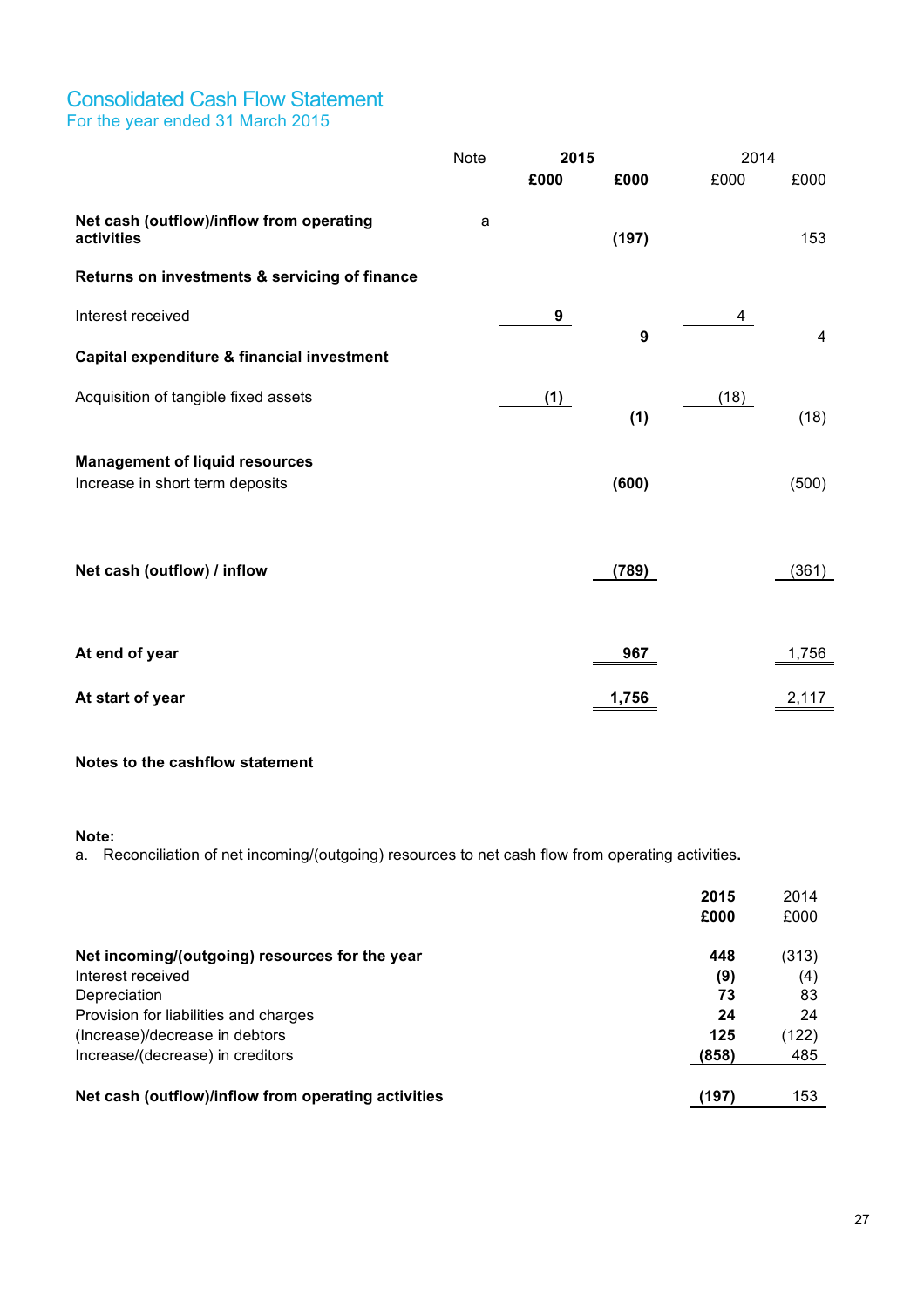### Notes to the Design Council Financial Statements For the year ended 31 March 2015

#### 1. Accounting policies

#### a) Basis of preparation

The financial statements have been prepared under the historical cost convention and in accordance with applicable accounting standards, the Companies Act 2006, and the Statement of Recommended Practice "Accounting and Reporting by Charities" 2005 (SORP 2005).

These financial statements consolidate the results of the charity and its wholly-owned subsidiary, Design Council Enterprises Limited, on a line by line basis. Transactions and balances between the charity and its subsidiary have been eliminated from the consolidated financial statements. A separate "Statement of Financial Activities" (SOFA), or income and expenditure account, for the charity itself is not presented because the charity has taken advantage of the exemptions afforded by paragraph 397 of SORP 2005.

### b) Incoming resources

All incoming resources are recognised within the SOFA where:

- The organisation is entitled to the income.
- − It is certain that the resource will be received.
- − The resource can be quantified with reasonable accuracy.

Where entitlement to incoming resources requires a specific performance to be achieved (a contract or performance related grant) then incoming resources are recognised only to the extent that the performance has taken place. Where monies are received in advance of entitlement they are deferred and only recognised when the activity providing an entitlement to this income has taken place.

#### c) Resources expended

Expenditure is accounted for on an accruals basis, and allocated to the appropriate heading in the Financial Statements. Charitable activities' expenditures enable the Design Council to meet its charitable aims and objectives, consistent with good governance. In Note 4 costs are attributable to the categories of charitable expenditure on an actual basis with the exception of support costs which are allocated as a proportion of total directly attributable costs.

### d) Governance costs

Governance costs are the costs associated with the governance arrangements of the charity. These costs are associated with constitutional and statutory requirements and include any costs associated with the strategic management of the charity's activities.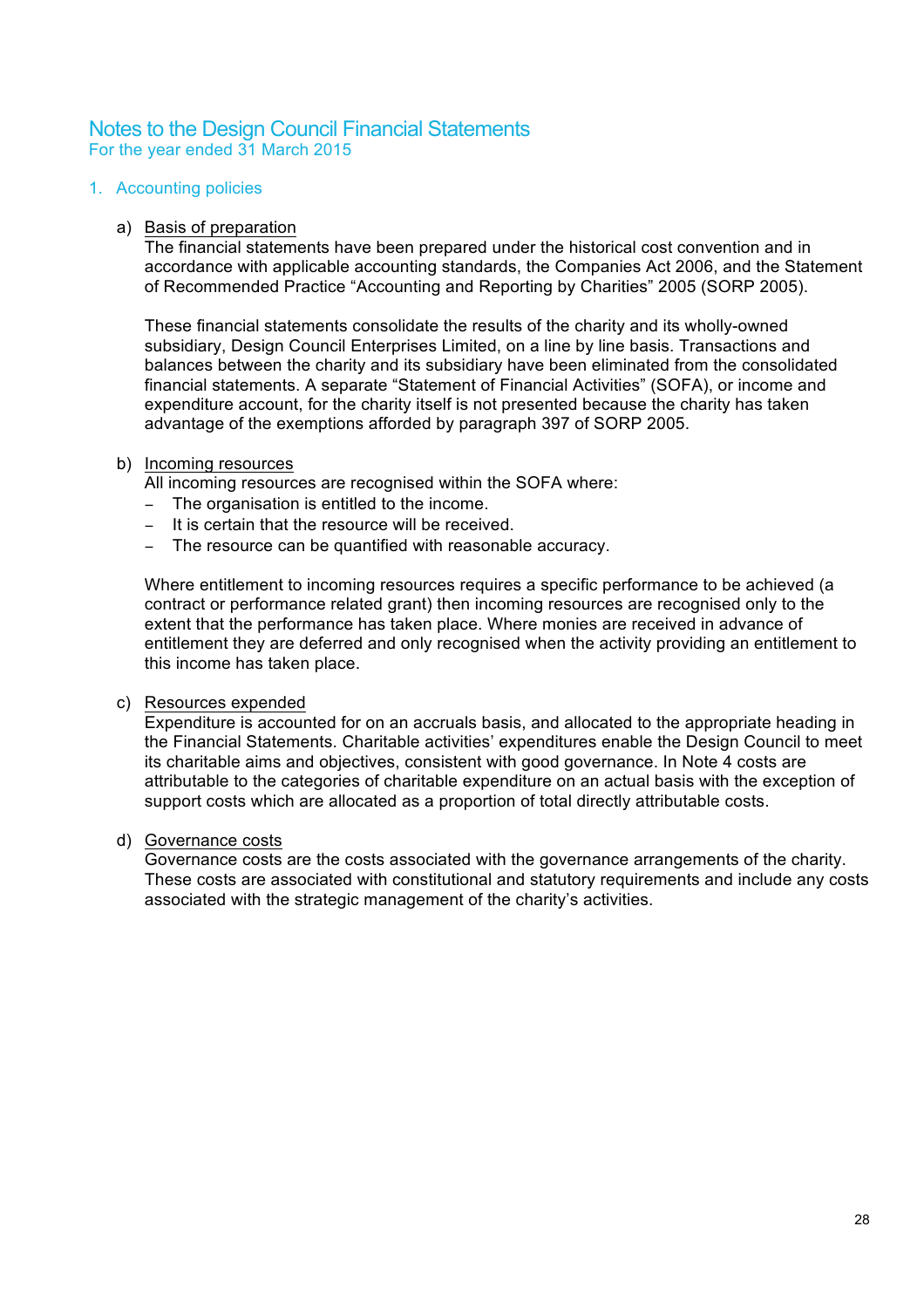e) Liquid resources

Design Council's liquid resources are a combination of cash, and short term deposits.

f) Funds accounting

Funds held by the Design Council are either:

- − **Restricted Funds:** These are the grant funds received from government, charities, and other public bodies where the use of the funds is restricted to a specific purpose.
- − **Unrestricted Funds:** These are funds which have been received from all other programmes.
- g) Fixed assets and depreciation

Tangible Fixed Assets costing less than £1k are not capitalised and are written off in the year of purchase. Assets are capitalised at cost and are kept under review for any impairment. All fixed assets are written off on a straight line basis over the assets' expected useful lives as follows:

*Furniture and equipment 5 years Computer hardware and software 2 - 5 years*

*Leasehold fixtures and fittings 10 years, or over the period of the lease* 

### h) Pension costs

Design Council provides a defined contribution pension scheme. Pension costs associated with the scheme are charged to the accounts as incurred.

### i) Leases

All leases are accounted for as operating leases and rentals are charged to the income and expenditure account on a straight line basis over the life of the lease.

### j) Value Added Tax (VAT)

Design Council reclaims from HMRC VAT incurred on goods and services in line with the standard method of partial exemption. Irrecoverable VAT is treated as a central cost and allocated with other support costs to the relevant activities on the SOFA.

### k) Provisions

Provisions are made when Design Council has a legal or constructive financial obligation, that can be reliably estimated and for which there is an expectation that payment will be made. The obligation is recognised as a liability once the obligation has crystallised.

### l) Grant making

Grants are paid to approved beneficiaries. Grant expenditure is recognised in the period in which eligible activity creates an entitlement in line with the terms and conditions of the grant. Accrued grants are charged to the SOFA and included as part of accruals within the balance sheet.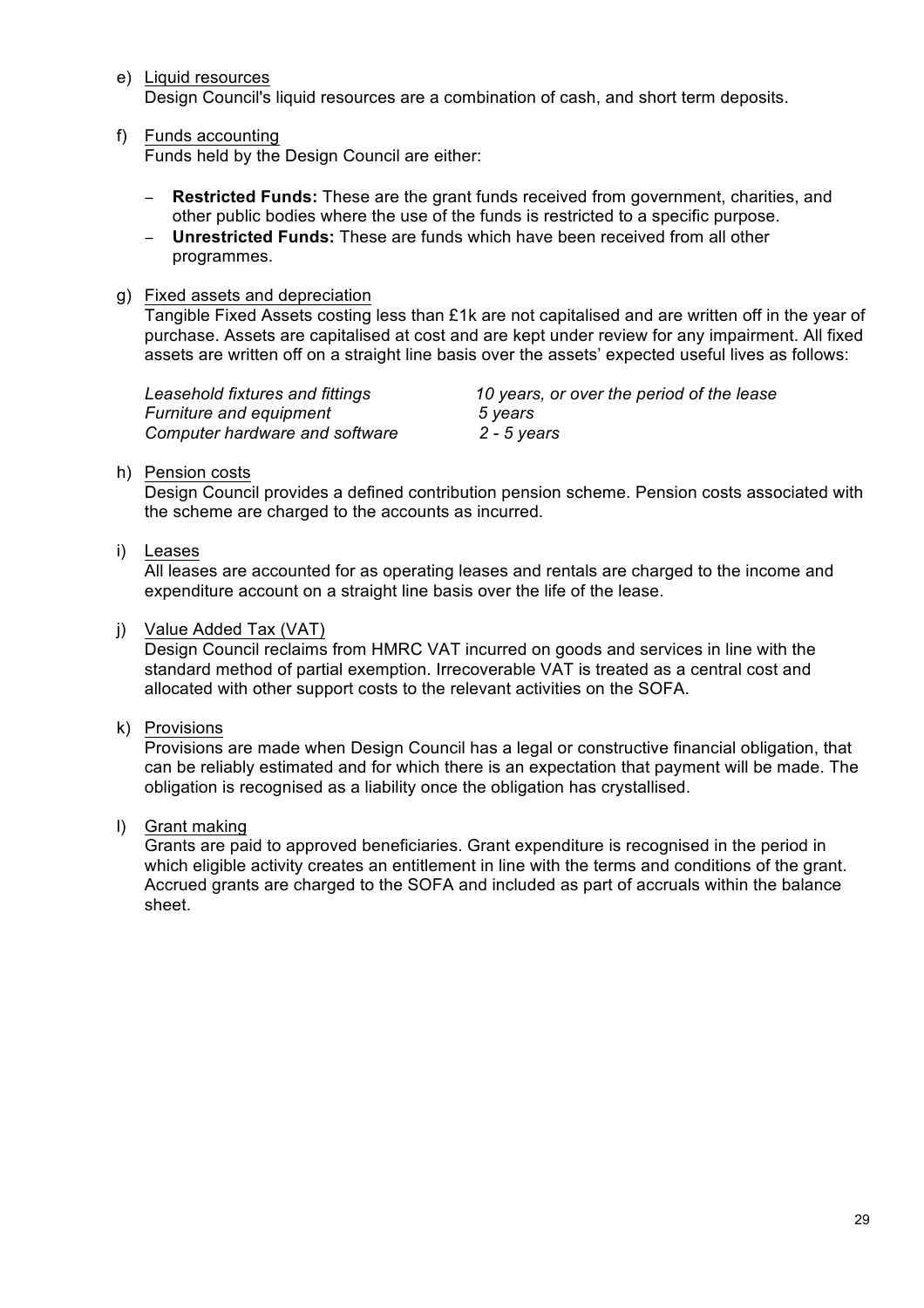### 2. Incoming resources from generated sources

|                                                   |              |            | 2015           | 2014<br>Restated |
|---------------------------------------------------|--------------|------------|----------------|------------------|
|                                                   | Unrestricted | Restricted | Total          | Total            |
|                                                   | £000         | £000       | £000           | £000             |
| Donations                                         |              |            |                |                  |
| <b>Total voluntary income</b>                     |              |            | $\blacksquare$ |                  |
| <b>Turnover from Design Council Enterprises</b>   | 4            |            | 1              |                  |
| Investment income - bank interest                 | 9            |            | 9              |                  |
| Incoming resources from generated<br>a<br>sources | 10           |            | 10             | 4                |

### 3. Incoming resources from charitable activities

|                                                        |                      |                    | 2015          | 2014<br>Restated |
|--------------------------------------------------------|----------------------|--------------------|---------------|------------------|
|                                                        | Unrestricted<br>£000 | Restricted<br>£000 | Total<br>£000 | Total<br>£000    |
| Grants from BIS                                        |                      | 4,650              | 4,650         | 4,650            |
| Other grants from government and public<br>bodies      |                      | 2,116              | 2,116         | 611              |
| Programme fees                                         | 1,152                |                    | 1,152         | 1,047            |
| Total incoming resources from charitable<br>activities | 1,152                | 6,766              | 7,918         | 6,308            |
| <b>Total incoming resources</b><br>а                   | 1,162                | 6,766              | 7,928         | 6,312            |

a. 2014 figures have been restated to show £384k of Design Council Cabe turnover within 'Incoming resources from charitable activities' (previously included within 'Activities for generating funds').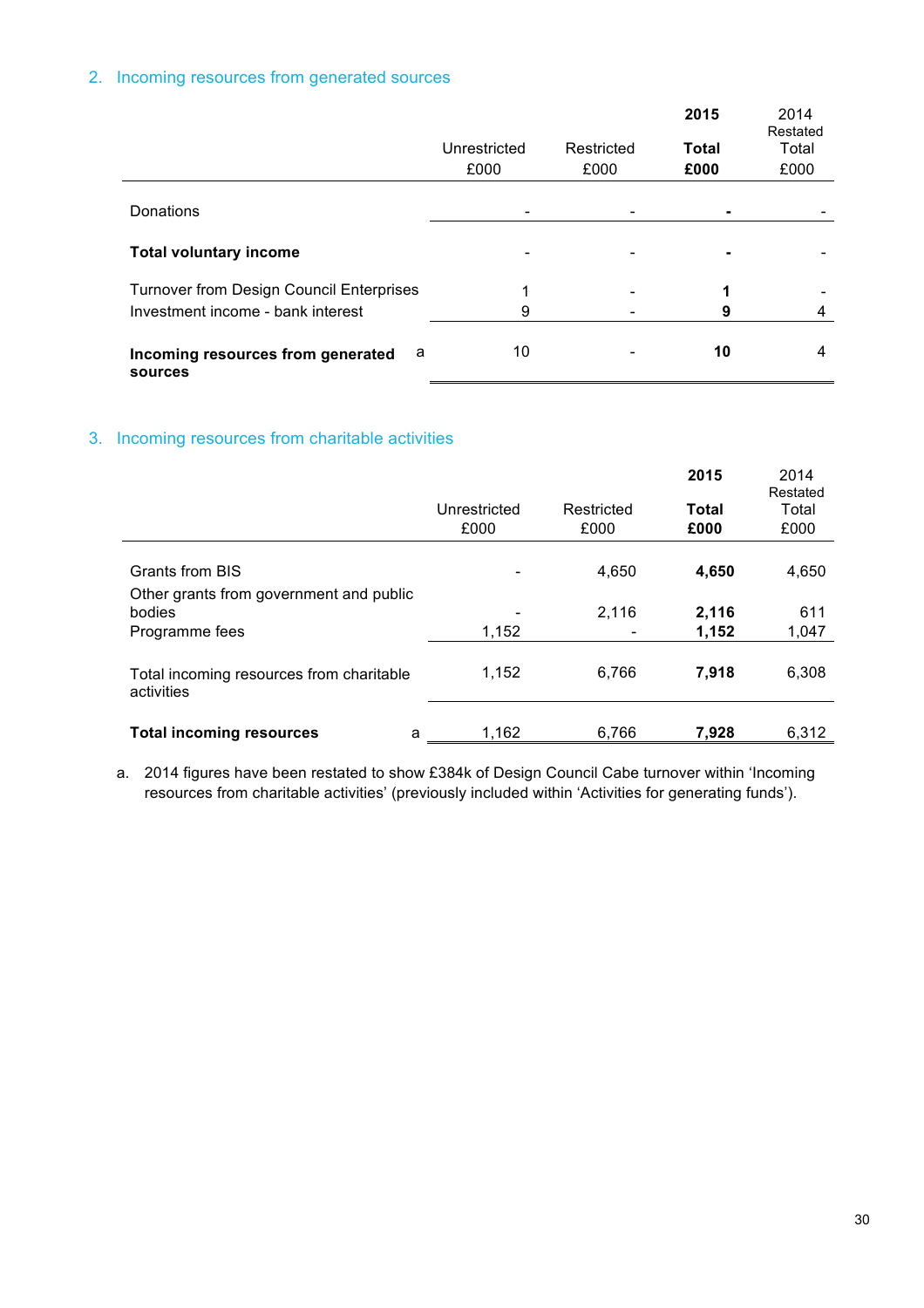### 4. Resources expended

|                              | Grants<br>payable            | Staff<br>costs | Other<br>direct<br>costs | Total<br>direct<br>costs | Support<br>Costs | 2015<br>Total | 2014<br>Total |
|------------------------------|------------------------------|----------------|--------------------------|--------------------------|------------------|---------------|---------------|
|                              | £000                         | £000           | £000                     | £000                     | £000             | £000          | £000          |
| <b>Charitable Activities</b> |                              |                |                          |                          |                  |               |               |
| Insight                      | 261                          | 1,217          | 759                      | 2,237                    | 846              | 3,083         | 2,481         |
| Challenges                   | 532                          | 418            | 360                      | 1,310                    | 334              | 1,644         | 1,154         |
| Design Support               |                              | 374            | 535                      | 909                      | 390              | 1,299         | 2,117         |
| Design Council Cabe          | $\overline{a}$               | 579            | 381                      | 960                      | 411              | 1,371         | 785           |
|                              | 793                          | 2,588          | 2,035                    | 5,416                    | 1,981            | 7,397         | 6,537         |
| Governance costs             | $\qquad \qquad \blacksquare$ | 83             |                          | 83                       |                  | 83            | 88            |
| 2015                         | 793                          | 2,671          | 2,035                    | 5,499                    | 1,981            | 7,480         | 6,625         |
| 2014                         | 259                          | 2,234          | 1,929                    | 4,422                    | 2,203            | 6,625         |               |

#### **Notes:**

l,

### **a. Grants payable**

Design Council makes grant payments to selected partners in support of programmes within Insight and Challenges as shown.

#### **(i) Insight £261k**

The grant payments for the EDIP (Design for Europe) programme were as follows:

| Recipient:                            | Amount<br>£000 |
|---------------------------------------|----------------|
| Politecnico di Milano                 | 56             |
| Danish Design Centre                  | 45             |
| University of Lancaster               | 40             |
| <b>NESTA</b>                          | 30             |
| <b>Birmingham City University</b>     | 19             |
| La 27e Région                         | 14             |
| <b>KEPA</b>                           | 12             |
| <b>Estonian Design Centre</b>         | 11             |
| Invest Northern Ireland               | 10             |
| Dšola                                 | 8              |
| Enoll IVZW                            | 6              |
| <b>ARC Fund</b>                       | 5              |
| Luxinnovation GIE                     | 5              |
| <b>Total EDIP (Design for Europe)</b> | 261            |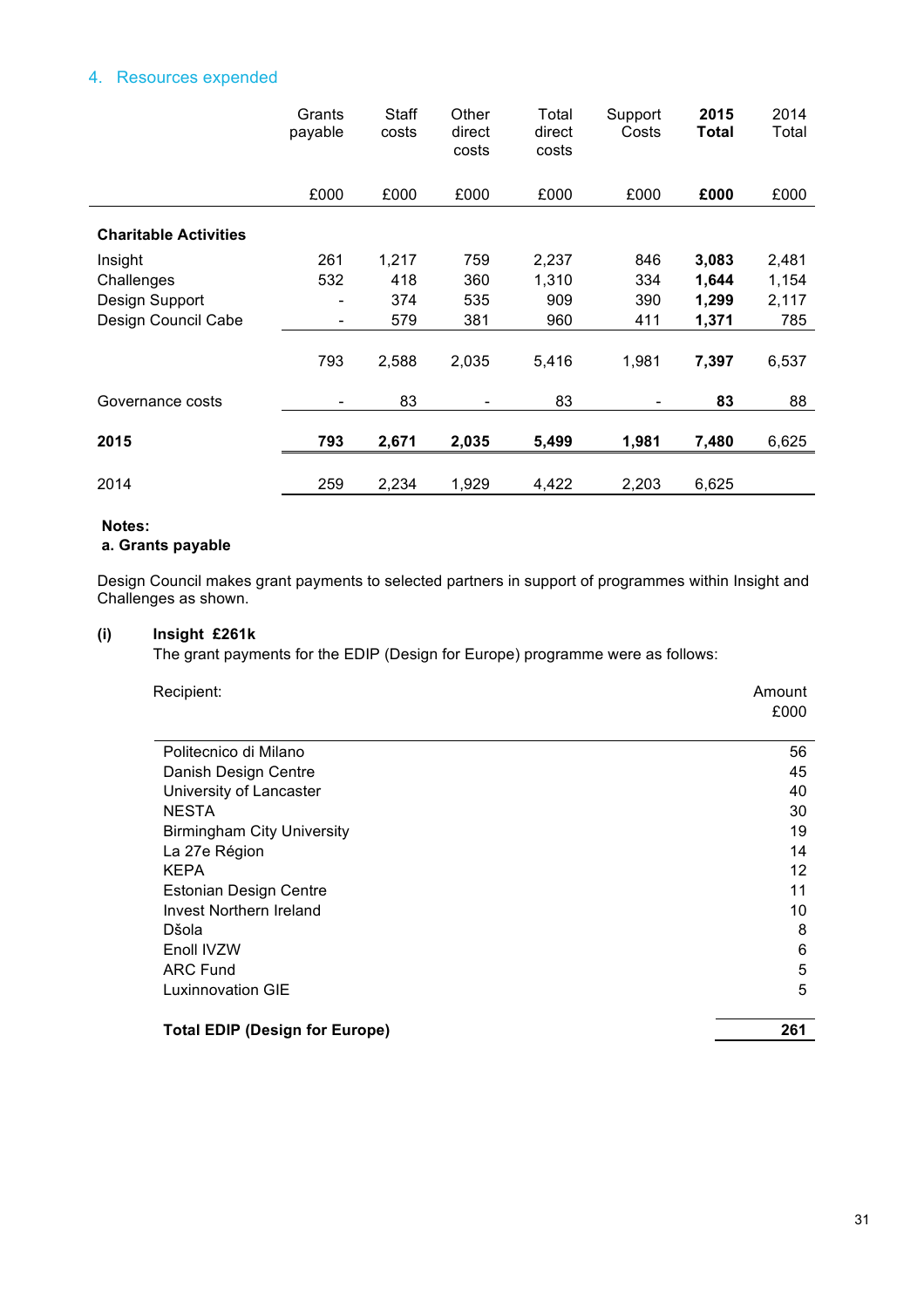### 4. Resources expended (continued)

### **(ii) Challenges £532k**

The grant payments for the Challenges programme were as follows:

| Recipient:                      | Amount |
|---------------------------------|--------|
|                                 | £000   |
| Body Talking Ltd                | 145    |
| Kidsconnect Ltd                 | 123    |
| Pop up Parks Ltd                | 94     |
| <b>Character Counts Ltd</b>     | 41     |
| Explorer HQ Ltd                 | 41     |
| <b>Good Enough Productions</b>  | 41     |
| Intelligent Space Education Ltd | 41     |
| Other                           | 6      |
| <b>Total Knee High</b>          | 532    |

### 5. Staff costs and numbers

Staff costs were as follows:

|                                          | 2015  | 2014  |
|------------------------------------------|-------|-------|
|                                          | £000  | £000  |
|                                          |       |       |
| Salaries and wages                       | 2,581 | 2,327 |
| Social security costs                    | 290   | 263   |
| Pension contributions                    | 218   | 108   |
| Staff benefits                           | 30    | 23    |
| Redundancy costs                         | 3     | 63    |
| Total payroll staff costs                | 3,122 | 2,784 |
| Total temporary and contract staff costs | 189   | 217   |
| <b>Total staff costs</b>                 | 3,311 | 3,001 |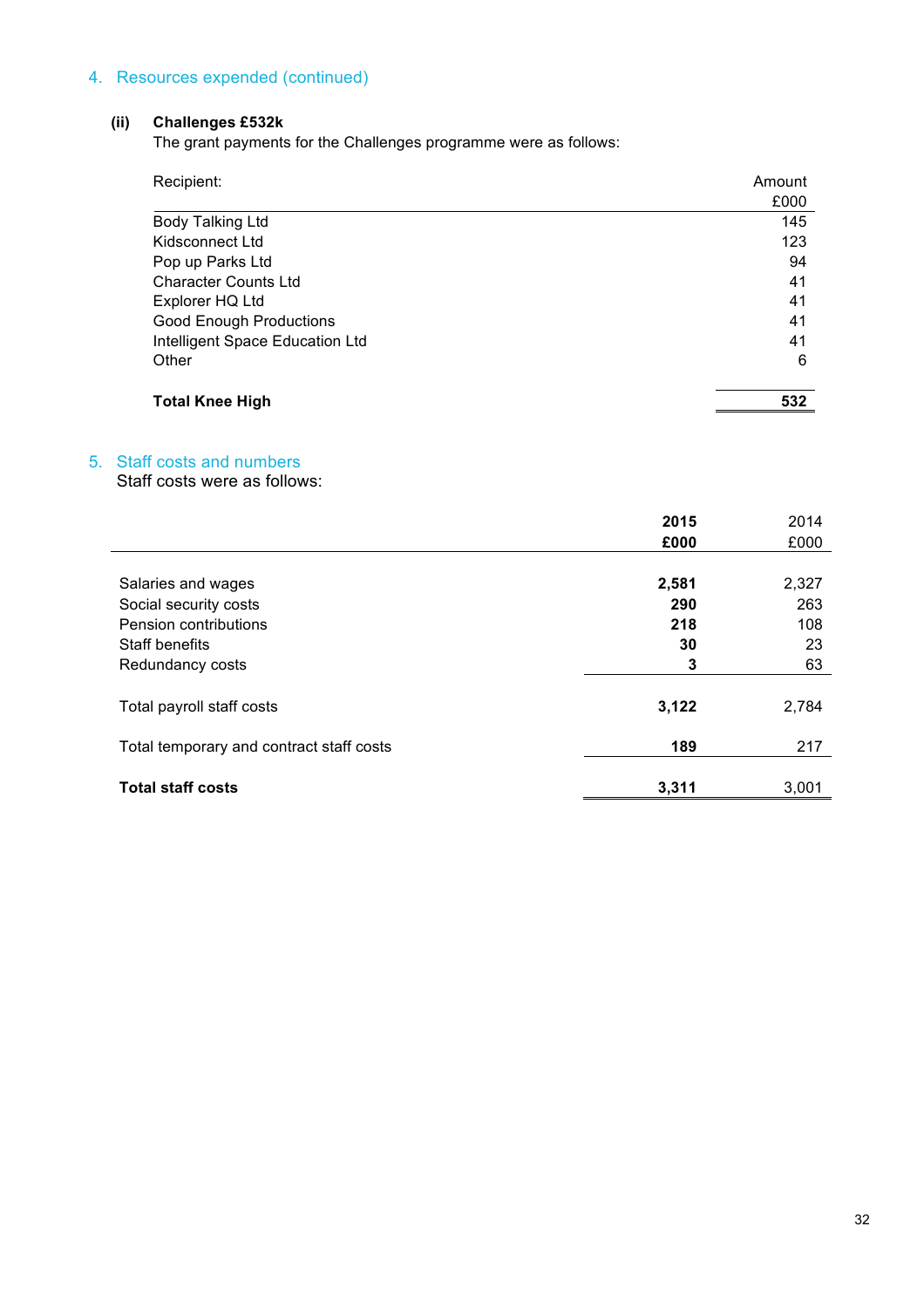### **Employees' Emoluments**

The number of employees whose emoluments were over £60k (including salary and taxable benefit in kind costs) falls within the ranges shown below.

#### **Band**

 $\overline{a}$ 

|                   | 2015           | 2014 |
|-------------------|----------------|------|
| 60,000 - 69,999   |                |      |
| 70,000 - 79,999   |                |      |
| 80,000 - 89,999   | 3              |      |
| $90,000 - 99,999$ |                |      |
| 120,000 - 129,999 | $\blacksquare$ |      |
| 130,000 - 139,999 |                |      |
| 150,000 - 159,999 |                |      |

The average number of employees (full-time equivalent) during the year was as follows:

|                     | 2015 | 2014 |
|---------------------|------|------|
|                     | No   | No   |
| Permanent (payroll) | 55   | 52   |
| Other staff (other) | 6    | Δ    |
|                     |      |      |
|                     | 61   | 56   |

### 6. Net incoming resources for the year

### This is stated after charging:

|                               | <b>Note</b> | 2015<br>£000 | 2014<br>£000 |
|-------------------------------|-------------|--------------|--------------|
|                               |             |              |              |
| Depreciation                  |             | 73           | 83           |
| Trustees' reimbursed expenses | а           | 5            |              |
| Staff reimbursed expenses     |             | 29           | 29           |
| Auditors' remuneration:       |             |              |              |
| Audit                         |             | 25           | 26           |
| Other services                |             | 20           | 69           |
| Operating lease rentals:      |             |              |              |
| Plant and machinery           |             | 42           | 42           |
| Other                         | h           | 394          | 544          |

**Note:**

a. Expenses were reimbursed to two trustees (three trustees in 2013/14).

b. Other operating lease rentals are the rental payments for Design Council office premises within the Angel Building.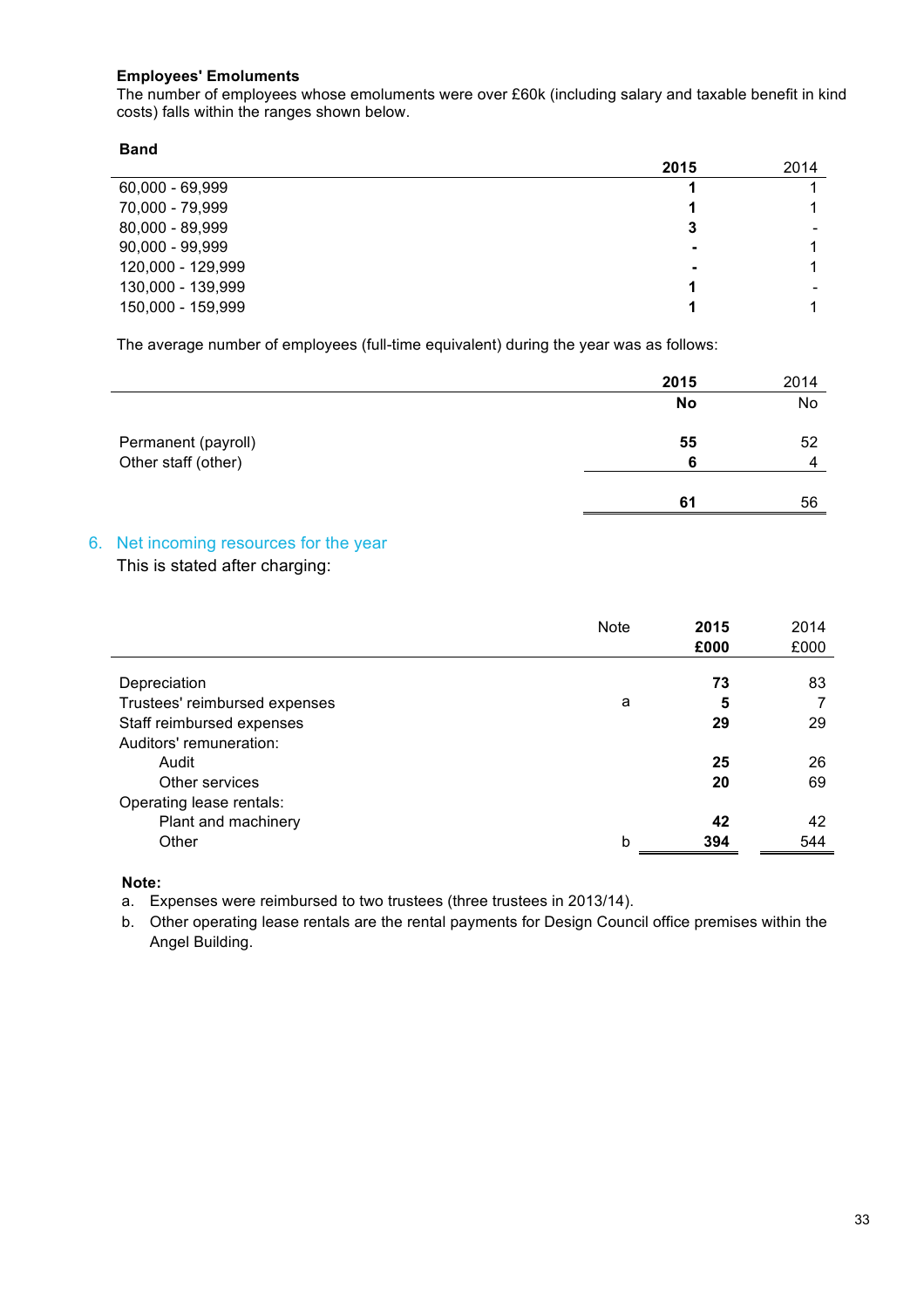### 7. Support costs

Support costs are allocated to activities as follows:

|                            |             | 2015  | 2015                     | 2015           | 2014  |
|----------------------------|-------------|-------|--------------------------|----------------|-------|
|                            |             | Staff | Other                    |                |       |
|                            | <b>Note</b> | Costs | costs                    | <b>Total</b>   | Total |
|                            |             | £000  | £000                     | £000           | £000  |
|                            |             |       |                          |                |       |
| Executive                  |             | 298   | 44                       | 342            | 426   |
| <b>Facilities</b>          |             | 35    | 690                      | 725            | 786   |
| Human resources            |             | 108   | 54                       | 162            | 190   |
| ΙT                         |             |       | 148                      | 148            | 112   |
| Finance                    | a           | 199   | 332                      | 531            | 546   |
| Depreciation               |             | -     | 73                       | 73             | 83    |
| Transition                 |             |       | $\overline{\phantom{a}}$ | $\blacksquare$ | 60    |
| <b>Total support costs</b> |             | 640   | 1,341                    | 1,981          | 2,203 |

**Note:**

a. Design Council only recovers a proportion of the VAT incurred on purchases under the "partial exemption methodology". The irrecoverable element of the incurred VAT is taken centrally and charged to finance £225k (2013/2014: £271k).

### 8. Movements in funds

|                                     | At the start<br>of the year | Incoming<br>resources | Outgoing<br>resources | At the<br>end of<br>the year |
|-------------------------------------|-----------------------------|-----------------------|-----------------------|------------------------------|
|                                     | £000                        | £000                  | £000                  | £000                         |
| <b>Restricted funds:</b>            |                             |                       |                       |                              |
| <b>BIS Grant</b>                    | 72                          | 4,650                 | (4,328)               | 394                          |
| Design for Patient Dignity          | 20                          |                       | (5)                   | 15                           |
| <b>Public Sector Workshops</b>      |                             | 48                    | (48)                  |                              |
| EDIP (Design for Europe)            |                             | 556                   | (556)                 |                              |
| <b>SEE</b>                          |                             | 19                    | (19)                  |                              |
| Knee High                           | 36                          | 816                   | (852)                 |                              |
| Nominet                             | 13                          |                       |                       | 13                           |
| <b>Inclusive Design</b>             |                             | 61                    | (61)                  |                              |
| Design Council Spark                |                             | 550                   | (245)                 | 305                          |
| <b>Tenant Empowerment Programme</b> |                             | 66                    | (66)                  |                              |
|                                     |                             |                       |                       |                              |
| <b>Total restricted funds</b>       | 141                         | 6,766                 | (6, 180)              | 727                          |
| <b>Total unrestricted funds</b>     | 1,256                       | 1,162                 | (1,300)               | 1,118                        |
| <b>Total funds</b>                  | 1,397                       | 7,928                 | (7,480)               | 1,845                        |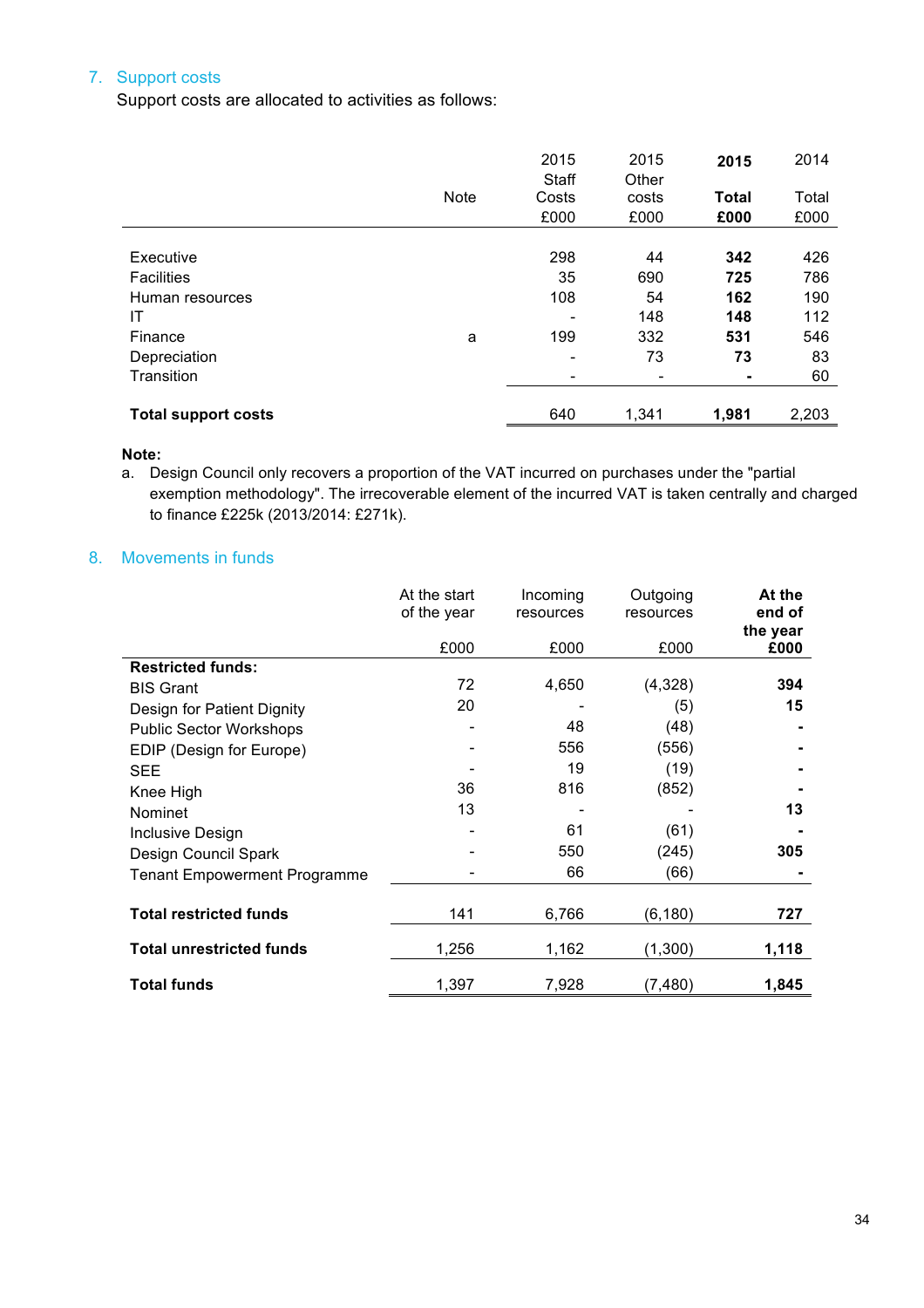# 9. Analysis of group net assets between funds

|                                             | Unrestricted<br>funds | Restricted<br>funds | Total<br>funds |
|---------------------------------------------|-----------------------|---------------------|----------------|
|                                             | £000                  | £000                | £000           |
| Tangible fixed assets                       | 450                   |                     | 450            |
| <b>Current assets</b>                       | 560                   | 1,264               | 1,824          |
| Investments                                 | 602                   | 498                 | 1,100          |
| Long term debtor: amount owed over one year | 243                   |                     | 243            |
| <b>Current liabilities</b>                  | (665)                 | (1,035)             | (1,700)        |
| Provision for liabilities and charges       | (72)                  |                     | (72)           |
| Net assets at the end of the year           | 1,118                 | 727                 | 1.845          |

# 10. Tangible fixed assets

| <b>Group and Charity</b> | Leasehold<br>Improvements | <b>Furniture</b><br>and fittings | IT   | Total |
|--------------------------|---------------------------|----------------------------------|------|-------|
|                          | £000                      | £000                             | £000 | £000  |
| Cost                     |                           |                                  |      |       |
| At the start of the year | 606                       | 221                              | 200  | 1,027 |
| Additions in year        |                           |                                  |      |       |
| Disposals in year        |                           |                                  |      |       |
| At the end of the year   | 606                       | 221                              | 201  | 1,028 |
| <b>Depreciation</b>      |                           |                                  |      |       |
| At the start of the year | 109                       | 206                              | 190  | 505   |
| Charge for the year      | 61                        | 5                                |      | 73    |
| Disposals in year        |                           |                                  |      |       |
| At the end of the year   | 170                       | 211                              | 197  | 578   |
| Net book value           |                           |                                  |      |       |
| At the end of the year   | 436                       | 10                               |      | 450   |
| At the start of the year | 497                       | 15                               | 10   | 522   |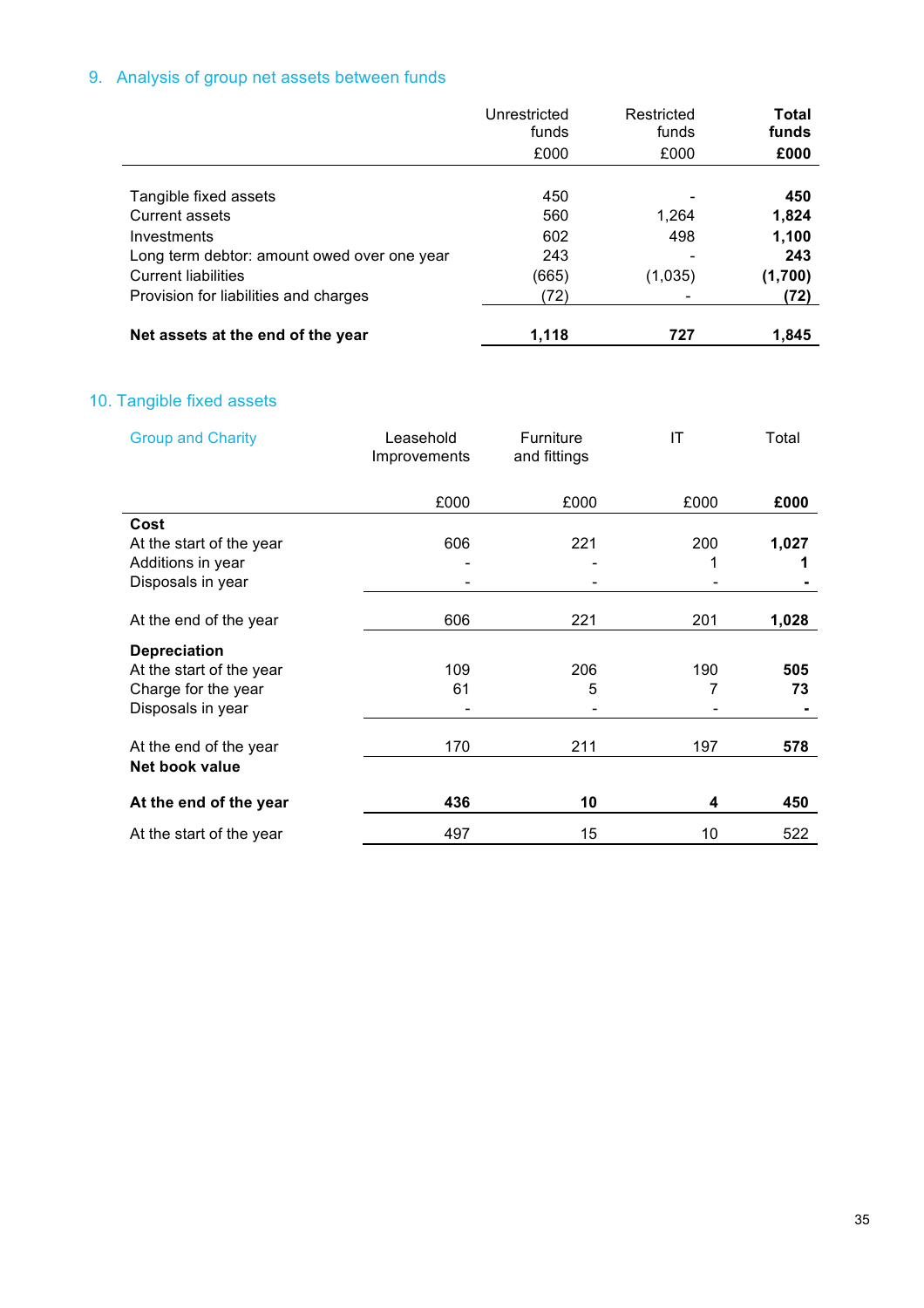### 11. Investments in subsidiaries

The charity owns the whole of the issued ordinary share capital of Design Council Enterprises Limited, a company registered in England.

|                                                              | 2015 | 2014 |
|--------------------------------------------------------------|------|------|
|                                                              |      |      |
|                                                              |      |      |
| Investment in subsidiary undertakings incorporated in the UK |      |      |

### 12. Taxation

The charity is exempt from corporation tax as all its income is charitable and is applied for charitable purposes. Any surplus from the charity's subsidiary company is gift aided to the charity. No Corporation tax charge is anticipated for 2014/15.

### 13. Subsidiary undertakings

#### *Cabe*

|                                               | 2015           | 2014       |
|-----------------------------------------------|----------------|------------|
|                                               | £              |            |
| Income                                        | $\blacksquare$ | 410,177    |
|                                               |                |            |
| Administrative expenses                       | $\blacksquare$ | (785, 144) |
| Operating profit                              | $\blacksquare$ | (374, 967) |
| Interest receivable                           |                | 653        |
|                                               | $\blacksquare$ | (374, 314) |
| Gift aid to parent undertaking                | $\blacksquare$ |            |
| Profit on ordinary activities before taxation | $\blacksquare$ | (374, 314) |
| Taxation                                      | $\blacksquare$ |            |
| Loss for the financial year                   | $\blacksquare$ | (374,314)  |

The assets and liabilities of the Charity's subsidiary Design Council Commission for Architecture and the Built Environment (Cabe) were transferred into the Charity with effect from 1 April 2014. The activities of Cabe have continued within the Charity from 1 April 2014.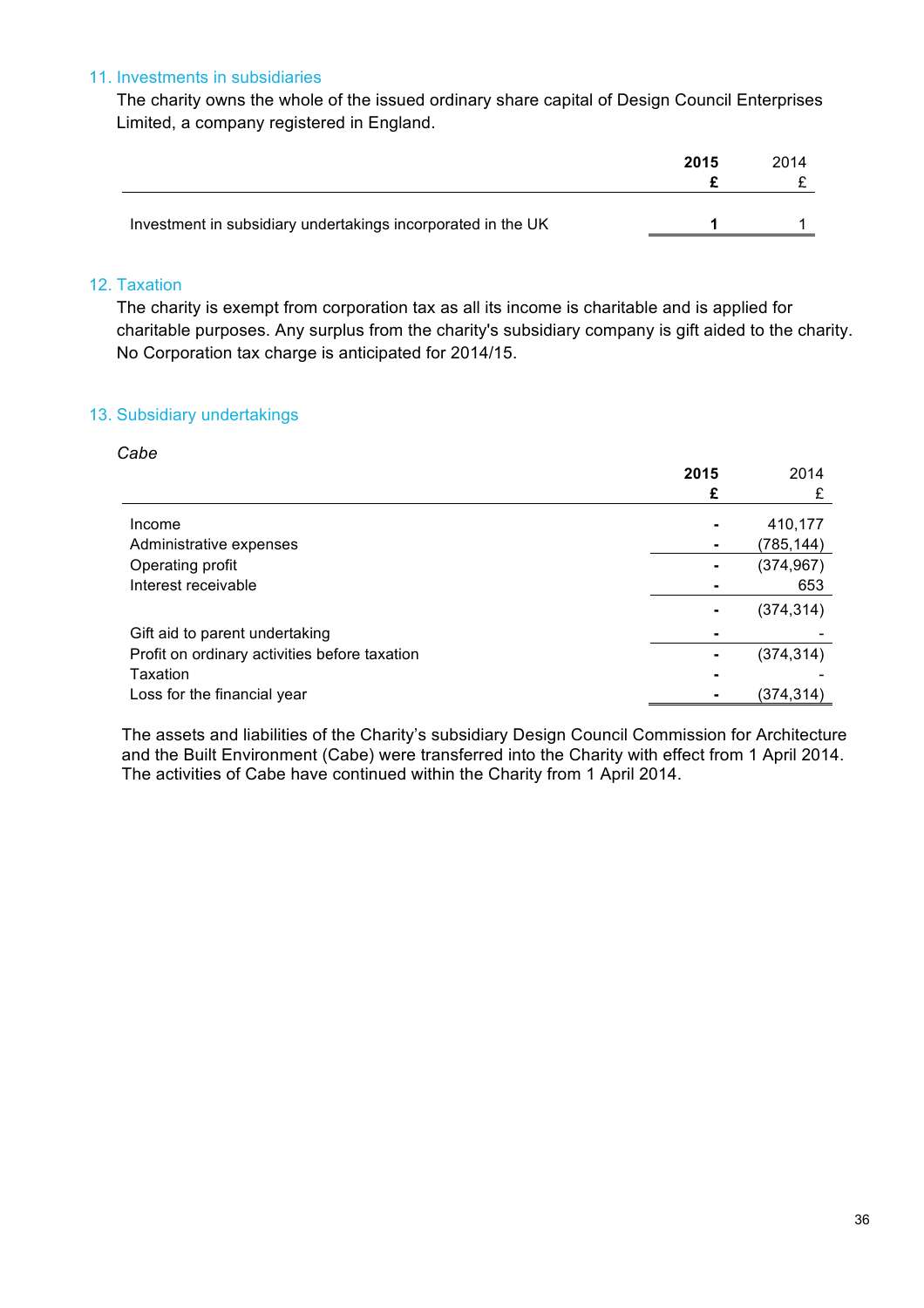### *Design Council Enterprises*

The charitable company owns the whole of the issued ordinary share capital of Design Council Enterprises Limited, a company registered in England. The subsidiary is used for non-primary purpose trading activities. All activities have been consolidated on a line by line basis in the SOFA. Available profits are gift aided to the charitable company. A summary of the results of the subsidiary is shown below:

|                                                         | 2015  | 2014    |
|---------------------------------------------------------|-------|---------|
|                                                         | £     | £       |
| Income                                                  | 660   |         |
| Administrative expenses                                 |       |         |
| Operating profit                                        | 660   |         |
| Interest receivable                                     | 5     | 10      |
|                                                         | 665   | 10      |
| Gift aid to parent undertaking                          | (665) | (10)    |
| Loss on ordinary activities before taxation             |       |         |
| Taxation                                                |       |         |
| Loss for the financial year                             |       |         |
| The aggregate of the assets, liabilities and funds was: |       |         |
| Assets                                                  | 794   | 5,551   |
| Liabilities                                             | (793) | (5,550) |
| <b>Funds</b>                                            | 1     |         |

### 14. Parent charity

The parent charity's gross income and the results for the year are disclosed as follows:

|                                | 2015<br>£000 | 2014<br>£000 |
|--------------------------------|--------------|--------------|
| Gross income                   | 7.927        | 5,901        |
| (Deficit)/surplus for the year | 447          | (313)        |

### 15. Debtors

|                                       |       | Group |                | <b>Charity</b> |
|---------------------------------------|-------|-------|----------------|----------------|
|                                       | 2015  | 2014  | 2015           | 2014           |
|                                       | £000  | £000  | £000           | £000           |
| Trade debtors                         | 382   | 365   | 382            | 199            |
| Other debtors                         | 248   | 164   | 248            | 163            |
| Prepayments and accrued income        | 467   | 696   | 467            | 686            |
| VAT due                               | 3     |       | 3              |                |
| Amounts due from subsidiary           |       |       | $\blacksquare$ | 144            |
| Gift aid receivable from subsidiaries |       |       |                |                |
|                                       | 1,100 | 1.225 | 1.101          | 1,192          |

Other debtors includes a long term debtor of £243k (2013/14: £180k) which is a deposit paid to the landlord of Design Council's office premises within the Angel Building.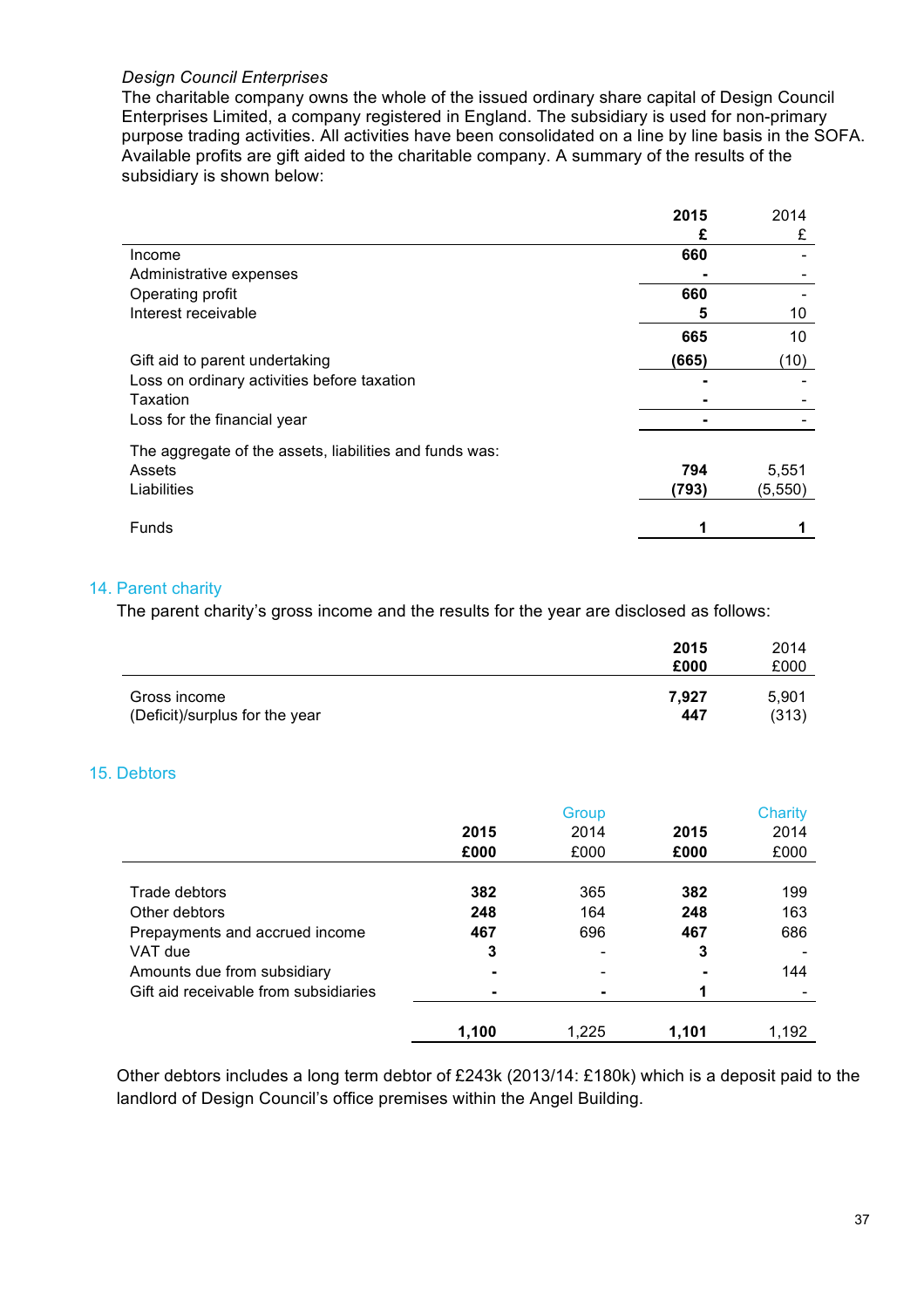### 16. Short term deposits

|                             | Group |      |       | Charity |  |
|-----------------------------|-------|------|-------|---------|--|
|                             | 2015  | 2014 | 2015  | 2014    |  |
|                             | £000  | £000 | £000  | £000    |  |
|                             |       |      |       |         |  |
| Lloyds Money Market deposit | 1,100 | 500  | 1.100 | 500     |  |
|                             |       |      |       |         |  |
|                             | 1,100 | 500  | 1,100 | 500     |  |

### 17. Cash at bank and in hand

|              |      | Group |      | Charity |
|--------------|------|-------|------|---------|
|              | 2015 | 2014  | 2015 | 2014    |
|              | £000 | £000  | £000 | £000    |
|              |      |       |      |         |
| Cash at bank | 967  | 1,756 | 966  | 1,723   |
|              |      |       |      |         |
|              | 967  | 1,756 | 966  | 1,723   |
|              |      |       |      |         |

### 18. Creditors: amounts due within one year

|                         |       | Group |       | Charity |
|-------------------------|-------|-------|-------|---------|
|                         | 2015  | 2014  | 2015  | 2014    |
|                         | £000  | £000  | £000  | £000    |
| Trade creditors         | 106   | 315   | 106   | 300     |
| Tax and social security | 117   | 86    | 117   | 69      |
| VAT payable             |       | 20    |       | 20      |
| Other creditors         | 145   | 216   | 145   | 211     |
| Grant accruals          | 327   | 19    | 327   | 19      |
| Other accruals          | 713   | 707   | 713   | 686     |
| Deferred income         | 292   | 1,195 | 292   | 1,187   |
|                         |       |       |       |         |
|                         | 1,700 | 2,558 | 1,700 | 2,492   |

### 19. Provisions for liabilities and charges

|                      |      | Group |      |      |
|----------------------|------|-------|------|------|
|                      | 2015 | 2014  | 2015 | 2014 |
|                      | £000 | £000  | £000 | £000 |
|                      |      |       |      |      |
| <b>Dilapidations</b> | 72   | 48    | 72   | 48   |
|                      |      |       |      |      |
|                      | 72   | 48    | 72   | 48   |

The dilapidations provision relates to any potential costs, which may be incurred when exiting our premises.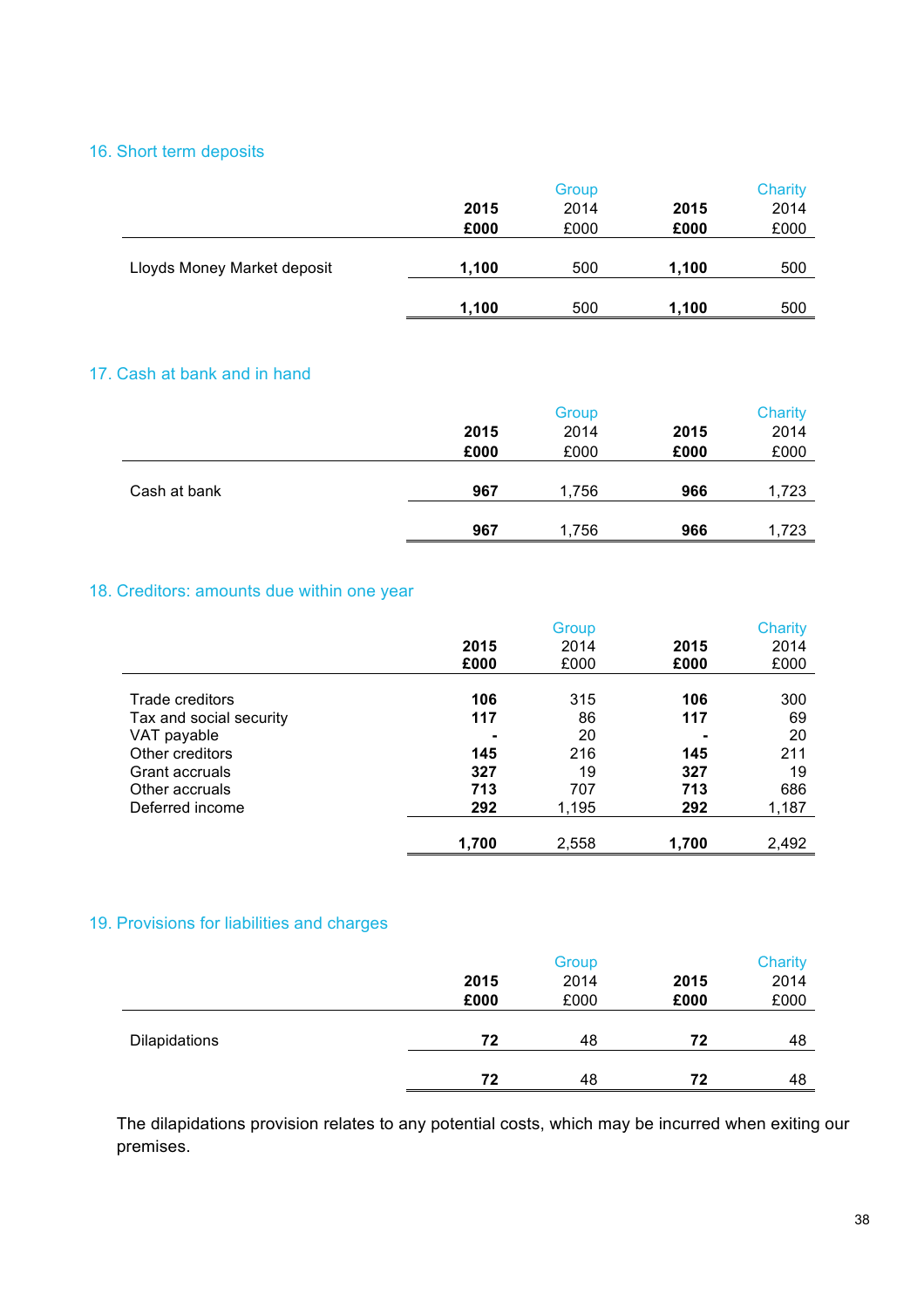### 20. Operating lease commitments

The group and charity had annual commitments at the year end under operating leases expiring as follows:

|                                                      | 2015                         |                                        | 2014                  |       |
|------------------------------------------------------|------------------------------|----------------------------------------|-----------------------|-------|
|                                                      | <b>Land and</b><br>buildings | <b>Other</b>                           | Land and<br>buildings | Other |
|                                                      | £000                         | £000                                   | £000                  | £000  |
| Within 1 year<br>Between 2 - 5 years<br>Over 5 years | -<br>459                     | $\blacksquare$<br>43<br>$\blacksquare$ | 459                   | 39    |
|                                                      | 459                          | 43                                     | 459                   | 39    |

### 21. Contingent liabilities

There are no contingent liabilities to declare.

### 22. Related parties transactions

Where transactions between Design Council and its wholly owned subsidiaries have been eliminated on consolidation in these financial statements, advantage has been taken of exemptions under *FRS 8 Related Party Disclosures* not to disclose balances.

Design Council trustees are often drawn from among its key stakeholders, and staff may at times have links to stakeholder organisations. Therefore it is in the nature of Design Council's business to have some transactions which are classified as related. All transactions entered into are as part of the ordinary course of business and on an arm's length basis, consistent with Design Council's policy on potential conflicts of interest. During the year, Design Council entered into transactions with related parties as follows:

| <b>Name</b>    | <b>Position at the Design</b><br><b>Council</b> | <b>Related party</b>                                                                                                | Income | <b>Expense</b><br>£ |
|----------------|-------------------------------------------------|---------------------------------------------------------------------------------------------------------------------|--------|---------------------|
| Martin Temple  | Chairman                                        | Council Member,<br>University of Warwick                                                                            | 6,400  | 73,000              |
| Martin Temple  | Chairman                                        | Chairman, EEF                                                                                                       |        | 5,305               |
| Pam Alexander  | Trustee                                         | Non Executive Director,<br>Crest Nicholson plc                                                                      | 4,860  |                     |
| Sandeep Dwesar | Trustee                                         | Chief Operating and<br>Financial Officer of the<br>Barbican Centre and the<br>Guildhall School of<br>Music & Drama. |        | 3,002               |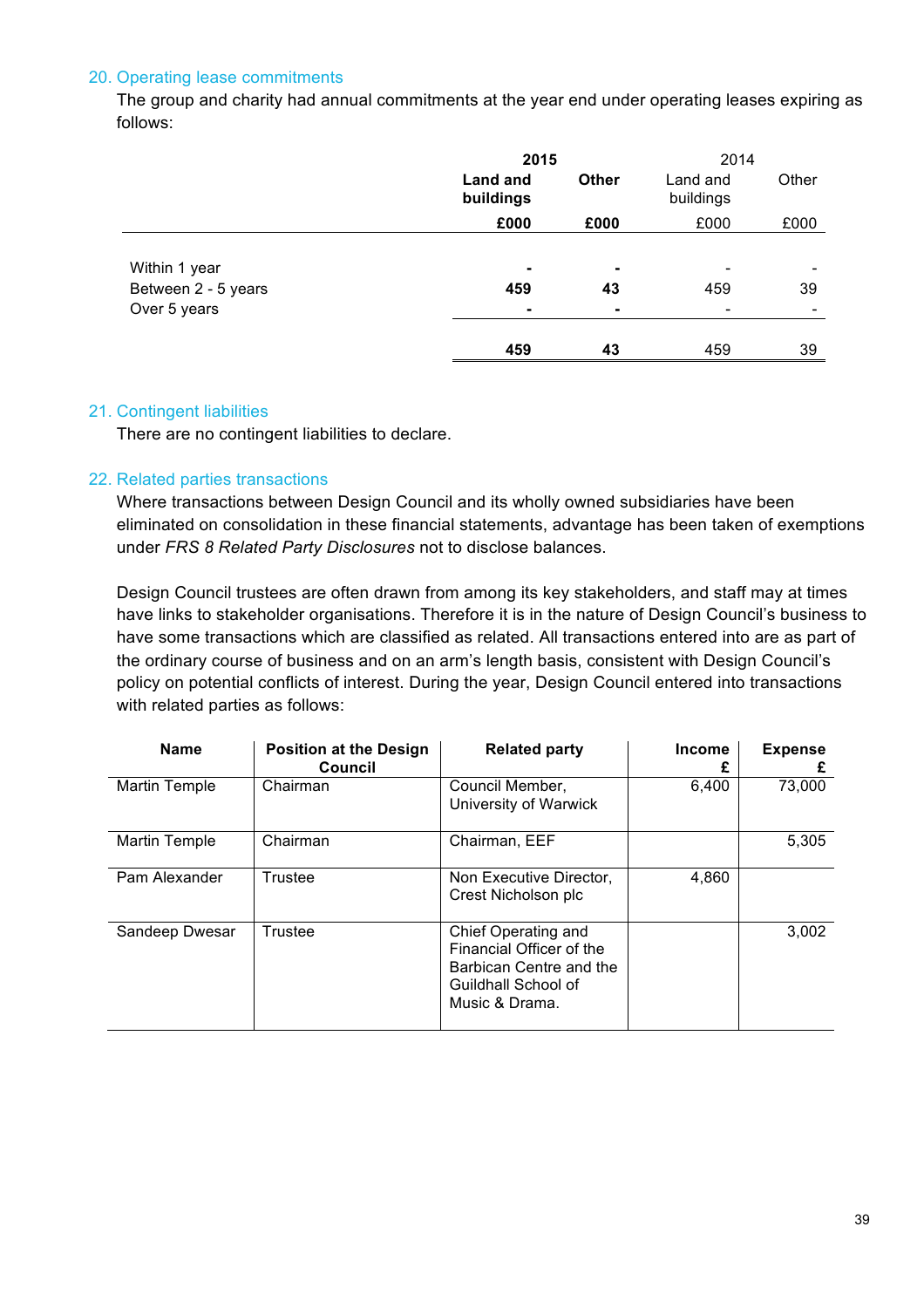### Bankers and Professional Advisers

#### *Bankers*

**Lloyds TSB**  22-24 Southampton Street London WC2E 7JB

### *External Auditors*

**BDO LLP** 55 Baker Street London W1U 7EU

### *Legal*

**BWB**  Scandinavian House 2-6 Cannon Street London EC4M 6YH

### **EEF**

Broadway House Tothill St London SW1H 9NQ

### **Olswang**

90 High Holborn London WC1V 6XX